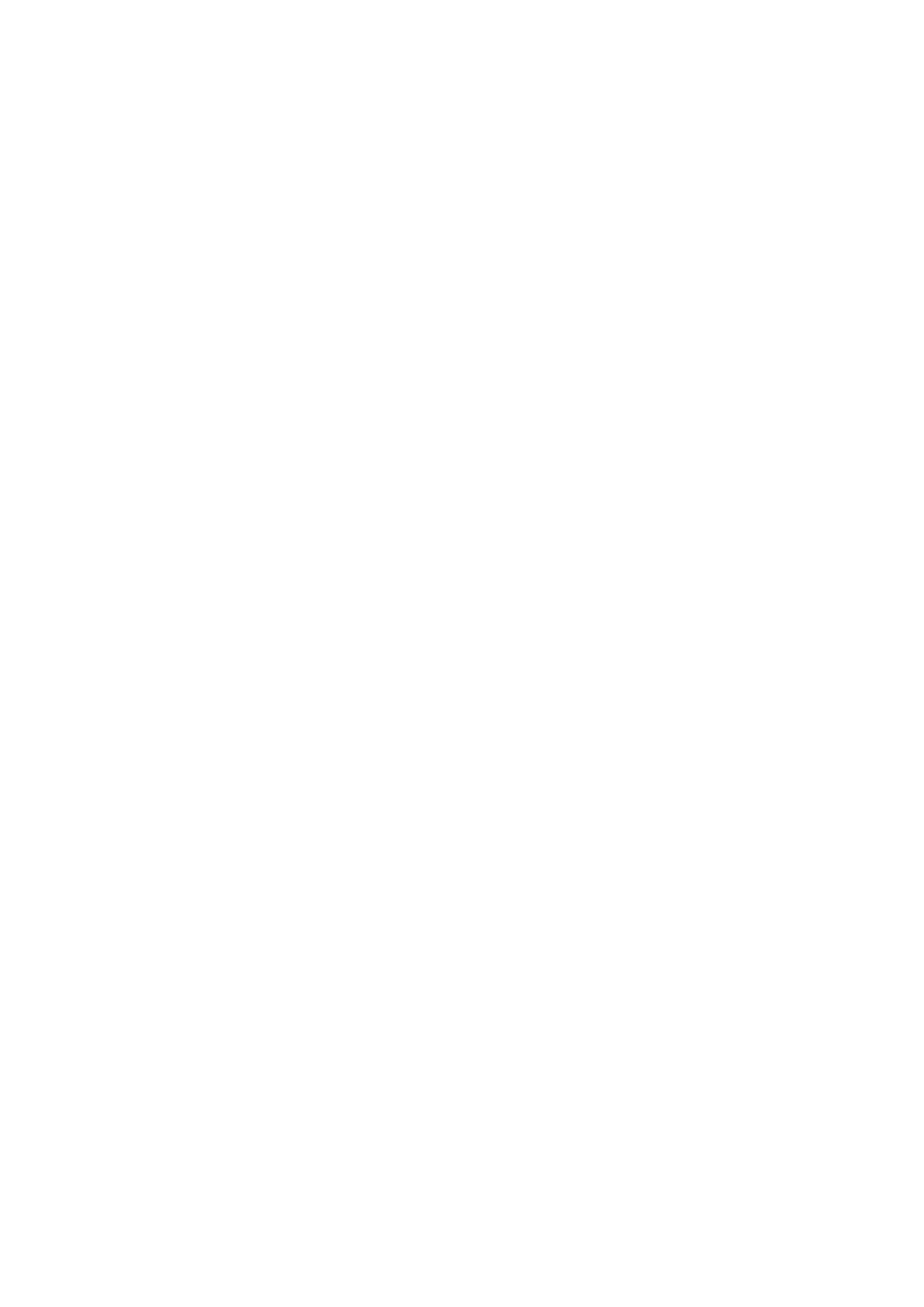#### **In the case of Hilal v. the United Kingdom,**

The European Court of Human Rights (Third Section), sitting as a Chamber composed of:

Mr J.-P. COSTA, *President*,

Mr W. FUHRMANN,

Mrs F. TULKENS,

Mr K. JUNGWIERT,

Sir Nicolas BRATZA,

Mr K. TRAJA,

Mr M. UGREKHELIDZE, *judges*,

and Mrs S. DOLLÉ, *Section Registrar*,

Having deliberated in private on 8 February 2000 and 13 February 2001,

Delivers the following judgment, which was adopted on the lastmentioned date:

# PROCEDURE

1. The case originated in an application (no. 45276/99) against the United Kingdom of Great Britain and Northern Ireland lodged with the Court under Article 34 of the Convention for the Protection of Human Rights and Fundamental Freedoms ("the Convention") by a Tanzanian national, Mr Said Mohammed Hilal ("the applicant"), on 5 January 1999.

2. The applicant, who had been granted legal aid, was represented by Sen & Co., solicitors in Wembley. The United Kingdom Government ("the Government") were represented by their Agent, Ms R. Mandal, of the Foreign and Commonwealth Office.

3. The applicant alleged that his expulsion to Tanzania placed him at risk of torture or inhuman or degrading treatment, that he would not receive a fair trial if he were returned to Tanzania and that he had no effective remedy available to him in respect of these matters. He relied on Articles 3, 6, 8 and 13 of the Convention.

4. The application was allocated to the Third Section of the Court (Rule 52 § 1 of the Rules of Court). Within that Section, the Chamber that would consider the case (Article 27 § 1 of the Convention) was constituted as provided in Rule 26 § 1.

5. The President of the Chamber and subsequently the Chamber decided to apply Rule 39, indicating to the Government that it was desirable in the interests of the parties and the proper conduct of the proceedings that the applicant should not be expelled to Tanzania pending the Court's decision.

6. By a decision of 8 February 2000, the Chamber declared the application admissible [*Note by the Registry*. The Court"s decision is obtainable from the Registry].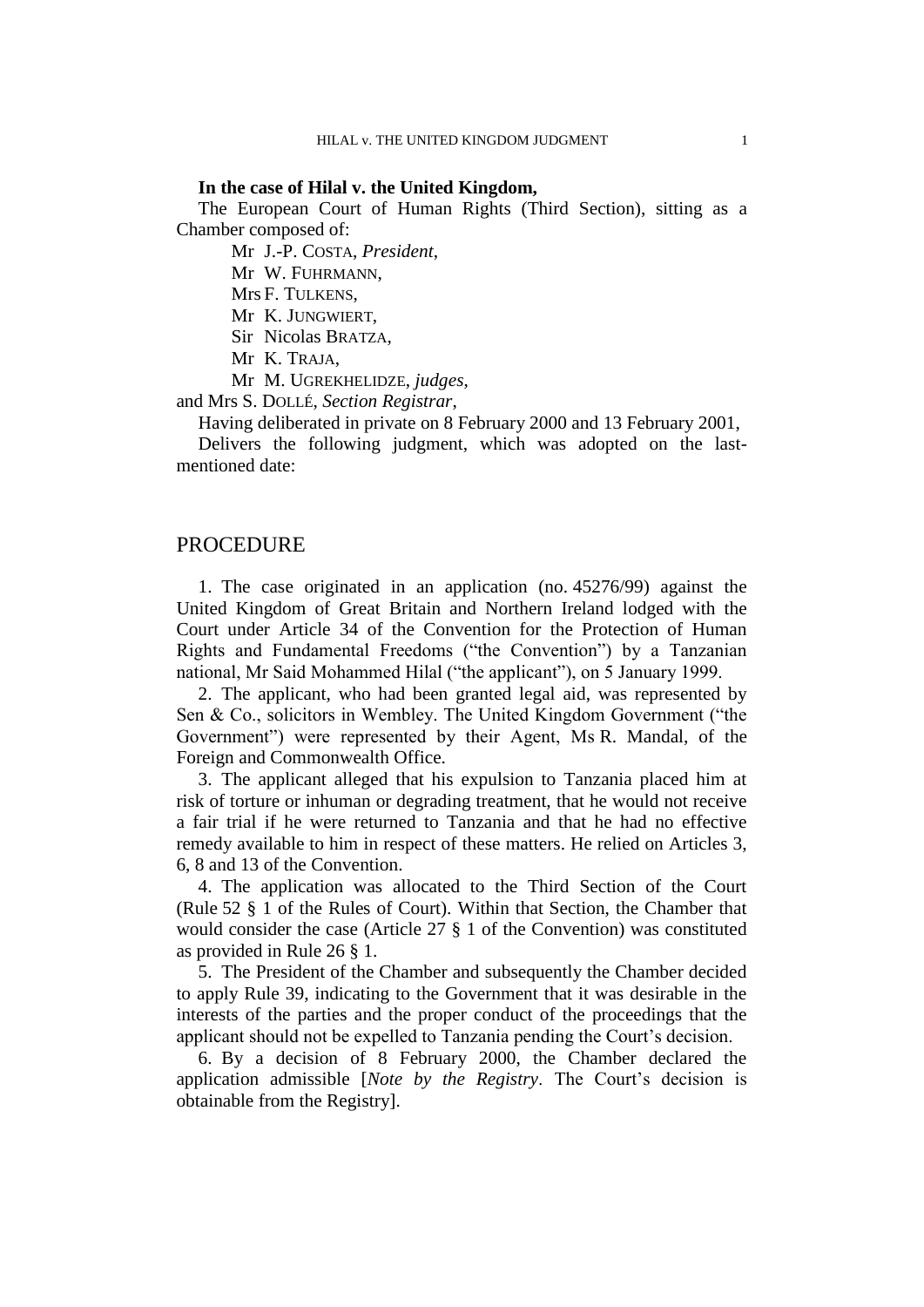7. The applicant and the Government each filed observations on the merits (Rule 59 § 1). The Chamber decided, after consulting the parties, that no hearing on the merits was required (Rule 59 § 2 *in fine*).

# THE FACTS

#### I. THE CIRCUMSTANCES OF THE CASE

8. The applicant was born in Pemba, one of the Zanzibar islands, in 1968. Zanzibar is part of the United Republic of Tanzania. It has its own President, parliament and government and enjoys considerable autonomy.

9. According to the applicant, in 1992 he joined the Civic United Front ("the CUF"), an opposition party in Zanzibar. He was an active member, attending meetings and contributing money to the party funds. In August 1994 the applicant was arrested by Chama Cha Mapinduzi ("the CCM", the ruling party) officers because of his involvement with the CUF. He was detained at Madema police station in Zanzibar for three months, where he was tortured. He was repeatedly locked in a cell full of water for days at a time so he was unable to lie down. He was hung upside down with his feet tied together until he bled through the nose, and he was also subjected to electric shocks.

10. In November 1994 the applicant stated that he was released from detention following pressure from CUF leaders on the Tanzanian government. He was admitted to hospital, where a medical officer recorded that the applicant was haemorrhaging severely through the nose as a result of his treatment and had been subjected to harm endangering life.

11. The applicant stated that his brother had been taken into detention shortly before he was. He had been ill-treated and died in January 1995 in hospital where he had been taken from prison.

12. Following his release, the applicant stated that he only contributed funds to the CUF. In January 1995 the police came looking for him while he was out. The police detained his wife overnight and questioned his friends. He decided to leave his home and Tanzania, fearing for his safety.

13. On 9 February 1995 the applicant arrived in the United Kingdom and claimed asylum. That day a pro forma interview was held with an immigration officer, where the applicant was assisted by an interpreter. According to the form, the purpose of the interview was to enable the immigration officer to take down the initial details of the asylum application. When asked what the basis of his asylum claim was, the applicant was noted as having said: "Because of the problems in the country and my safety. I have been threatened a lot by the ruling party so I decided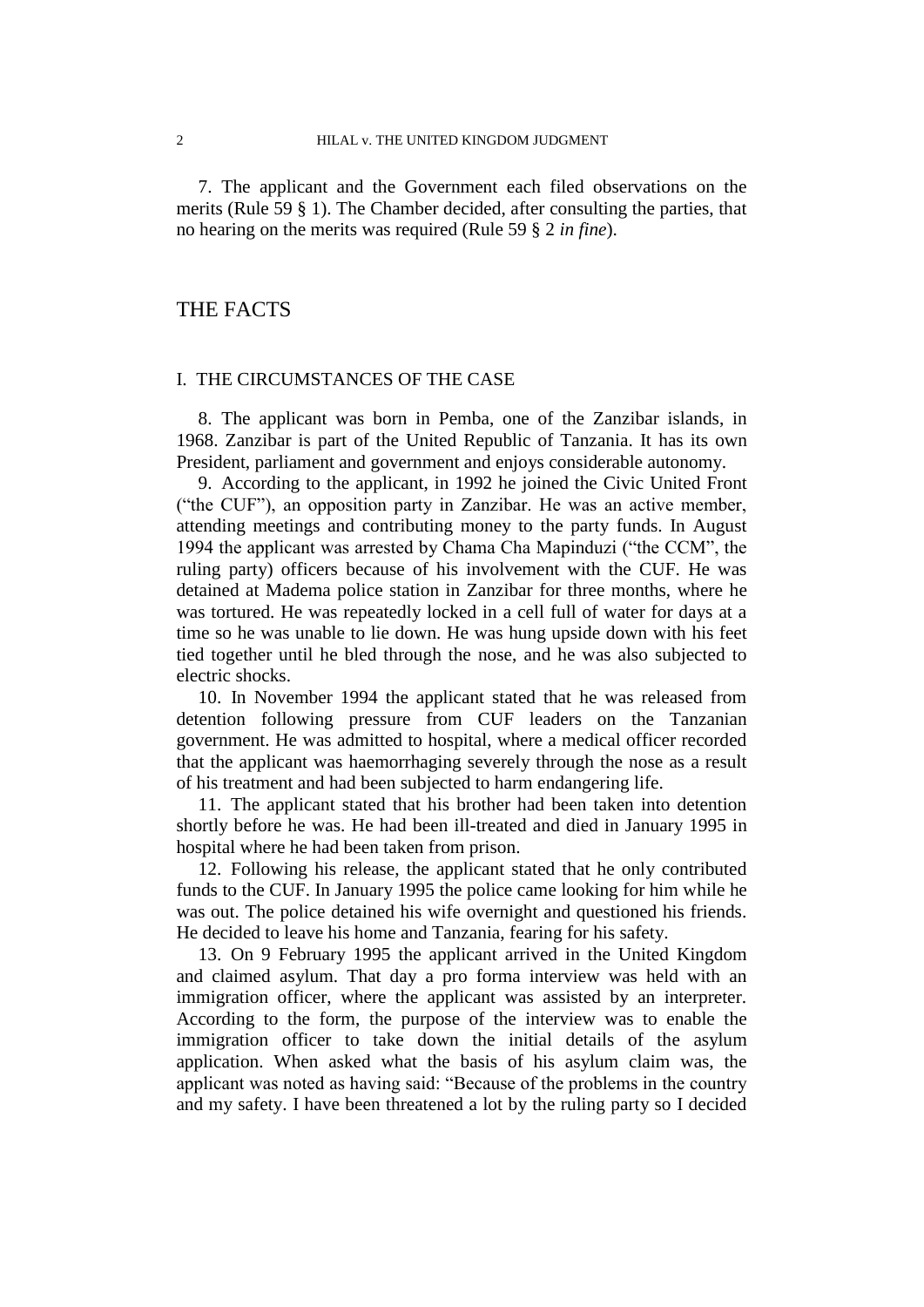to leave the country." The applicant stated that he had been a member of the CUF since 1992.

14. At the full asylum interview held on 15 March 1995, the applicant was recorded as stating that he had had no problem in obtaining a passport as he was a businessman, and that he had organised his passage to the United Kingdom himself. When asked what the basis for his asylum claim was, he stated that he had been taken away and detained for three months, from August to November 1994, at Madema police station, where he had been tortured. He had been locked in a room with a very low ceiling, where he could not stand up, and then placed for one and a half days in a room filled with water up to the chest, where he could not lie down. He was taken out and returned there twice a week. A few days before he was released he was hung upside down and given electric shocks. He had been arrested because he gave money to the CUF. He was told that he had been released because the CUF leaders had approached the authorities in Dar es Salaam. After his release, he was treated in a private clinic. He produced his CUF card. He had been an ordinary member, doing nothing more than give money. He had not taken part in the demonstration which had been allowed. He mentioned that his brother had been arrested in January 1995 and died after being in police custody. His brother had been badly beaten and was vomiting blood, so they had released him to hospital on 20 January 1995 as they knew he was going to die. His uncle had helped him to leave, obtaining an income-tax clearance and an airline ticket. His uncle checked in with the ticket for him and he was able to board the plane.

15. On 29 June 1995 the Secretary of State refused asylum, finding the applicant's account implausible and noting inconsistencies in his answers. The applicant"s appeal to a special adjudicator was dismissed on 8 November 1996. During the proceedings the applicant had claimed that the Tanzanian authorities intercepted the letters he was sending home, knew that he had claimed asylum, and had summoned his parents to explain

"about [their] son who [was] in a foreign country to abuse the government which [was] in power ..."

He provided correspondence from the Royal Mail concerning his enquiries about money which had gone missing from a registered letter dated 27 November 1995 which he had sent to his parents in Tanzania.

16. In his decision the special adjudicator noted inconsistencies between the evidence given by the applicant before him and the answers given in his asylum interviews. He placed considerable weight on the fact that the applicant had not mentioned his arrest and torture at his first asylum interview and did not accept the applicant"s explanation that the interviewing officer told him that it was not necessary to give details at this stage or that he was having difficulties with the interpreter. He also noted that the evidence concerning his brother"s arrest was contradictory and that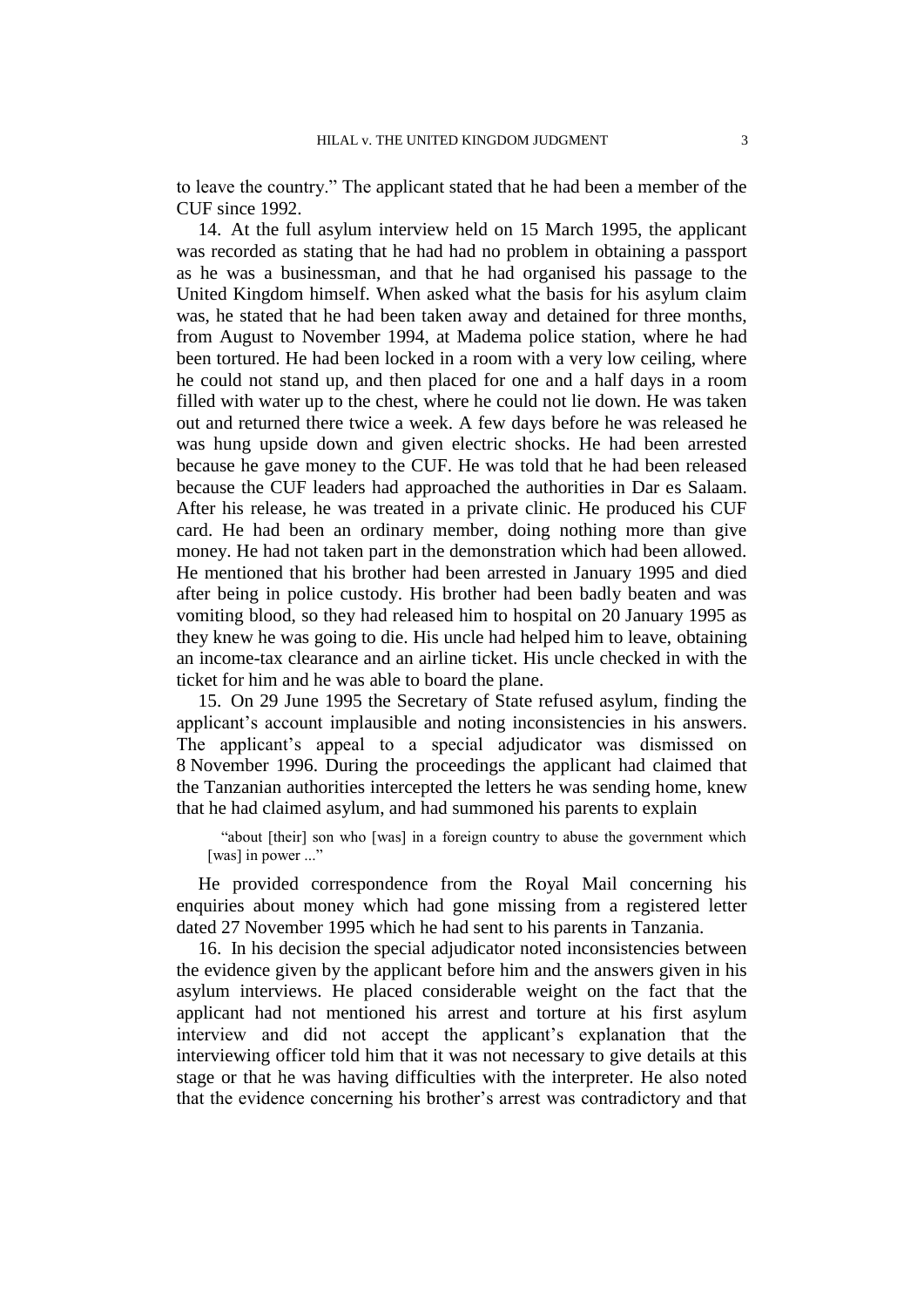no documentary evidence such as a death certificate had been produced. He therefore did not accept that the applicant"s brother was arrested, tortured or killed. He also observed that the applicant had not provided documentary evidence that the Zanzibar authorities were accusing him of tarnishing Tanzania"s good name, and therefore did not accept that it existed. Looking at the evidence as a whole, he concluded that there was no well-founded fear of persecution for a Convention reason established to the required standard.

17. Leave to appeal to the Immigration Appeal Tribunal was refused on 10 January 1997.

18. The applicant obtained a copy of his brother"s death certificate and a medical report which recorded that his brother died on 20 January 1995, after being brought to hospital from prison with a history of severe chest pain and general body weakness associated with a fever. He also obtained the summons from the Pemba police headquarters to his parents dated 25 November 1995 requesting their attendance to explain the applicant"s unlawful conduct in embarrassing the government and country. He made representations to the Secretary of State dated 30 January 1997, providing copies and requesting that his letter be considered as a fresh asylum application.

19. By letter dated 4 February 1997 the Secretary of State expressed the view that the police summons was self-serving and not significant, while the death certificate did not disclose proof that his brother, who died of a fever, had been murdered by the authorities. He had, accordingly, decided not to treat the representations as a fresh application for asylum, but to reconsider the original asylum application on all the evidence available to him. He refused on that basis to reverse his decision.

20. By letter dated 4 February 1997 the applicant"s representatives requested, alternatively, that the new material be referred to the special adjudicator under section 21 of the Immigration Act 1971. By letter dated 5 February 1997 the Secretary of State informed them that he had decided not to refer the material in question.

21. By letter dated 29 April 1997 the applicant"s representatives submitted to the Secretary of State a medical report about the applicant's treatment following detention in Zanzibar, and requested that the new materials be submitted to the special adjudicator under section 21. They submitted further representations on 26 March 1998.

The hospital medical report, dated 8 November 1994, from a medical officer recorded that the applicant had suffered a severe nasal haemorrhage, that this was of a "dangerous harm" degree and that the injury had been inflicted by hanging upside down.

22. By letter dated 23 April 1998 the Secretary of State informed the applicant that he had considered the new material, but that this evidence did not cause him to reverse his decision to refuse asylum. He noted that the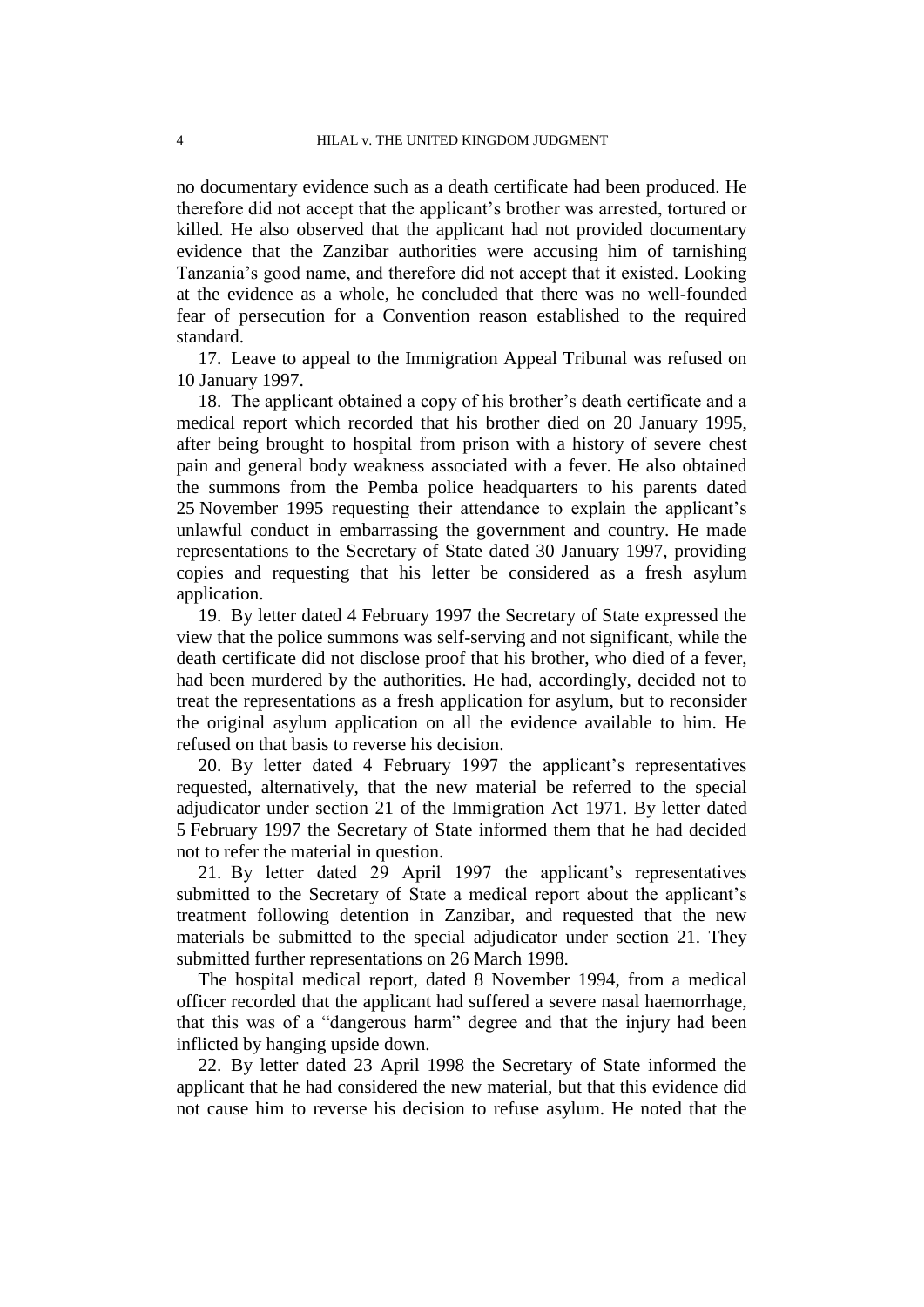documents would have been available to the applicant at the time of his appeal hearing but were not produced, which cast doubt on their authenticity. Even if the medical certificate and police summons were authentic, however, he saw no reason why the applicant could not return to live safely and without harassment in mainland Tanzania. He refused to make a reference under section 21.

23. The applicant applied for leave to apply for judicial review of the Secretary of State's refusal to refer the new material to the special adjudicator. He submitted an expert opinion confirming that the documents were genuine. The Secretary of State submitted that the documents were irrelevant because the applicant could live safely in mainland Tanzania. He relied on a letter from the British High Commission in Tanzania dated 8 April 1998 which stated that in general there was no evidence of politically motivated detentions on the mainland, although there were "more general human rights problems such as arbitrary detentions and poor penal conditions" on the mainland.

24. On 1 July 1998 the application for leave was rejected by the High Court. Mr Justice Jowitt stated:

"The Secretary of State's decision [is] that things have changed and that as matters now stand, whatever was or was not the case in November 1996 and whatever ought or ought not to have been the outcome of the appeal heard then, the applicant can safely return to his home country, provided he goes to the mainland. Having looked at the letter [from the British High Commission], I can see no arguable grounds for saying that the Secretary of State has acted with Wednesbury unreasonableness in concluding that in the light of this new material he has no need to refer the matter to the Special Adjudicator and this application must be refused."

25. The applicant appealed to the Court of Appeal arguing that the Secretary of State's refusal was wrong in law and "Wednesbury unreasonable" and that, in claiming that the applicant could live safely on the mainland, he was not complying with international obligations by failing to take into account the applicant"s specific case or documentation.

26. On 1 December 1998 the Court of Appeal refused leave to apply for judicial review. In its judgment it noted that the hospital records showed that his brother had died of fever and did not support the applicant"s evidence that his brother had been tortured. Even assuming that the medical report on the applicant and the summons by the police to his parents were genuine, there was no evidence to suggest that the conclusion reached by the Secretary of State that the applicant could live without harassment on the mainland was wrong.

27. On 23 December 1998 the applicant was notified that he would be removed to Zanzibar on 11 January 1999.

28. On 22 February 1999 the applicant"s wife arrived in the United Kingdom and claimed asylum shortly afterwards. It was recorded that she stated in her interview that the police had harassed her due to her husband"s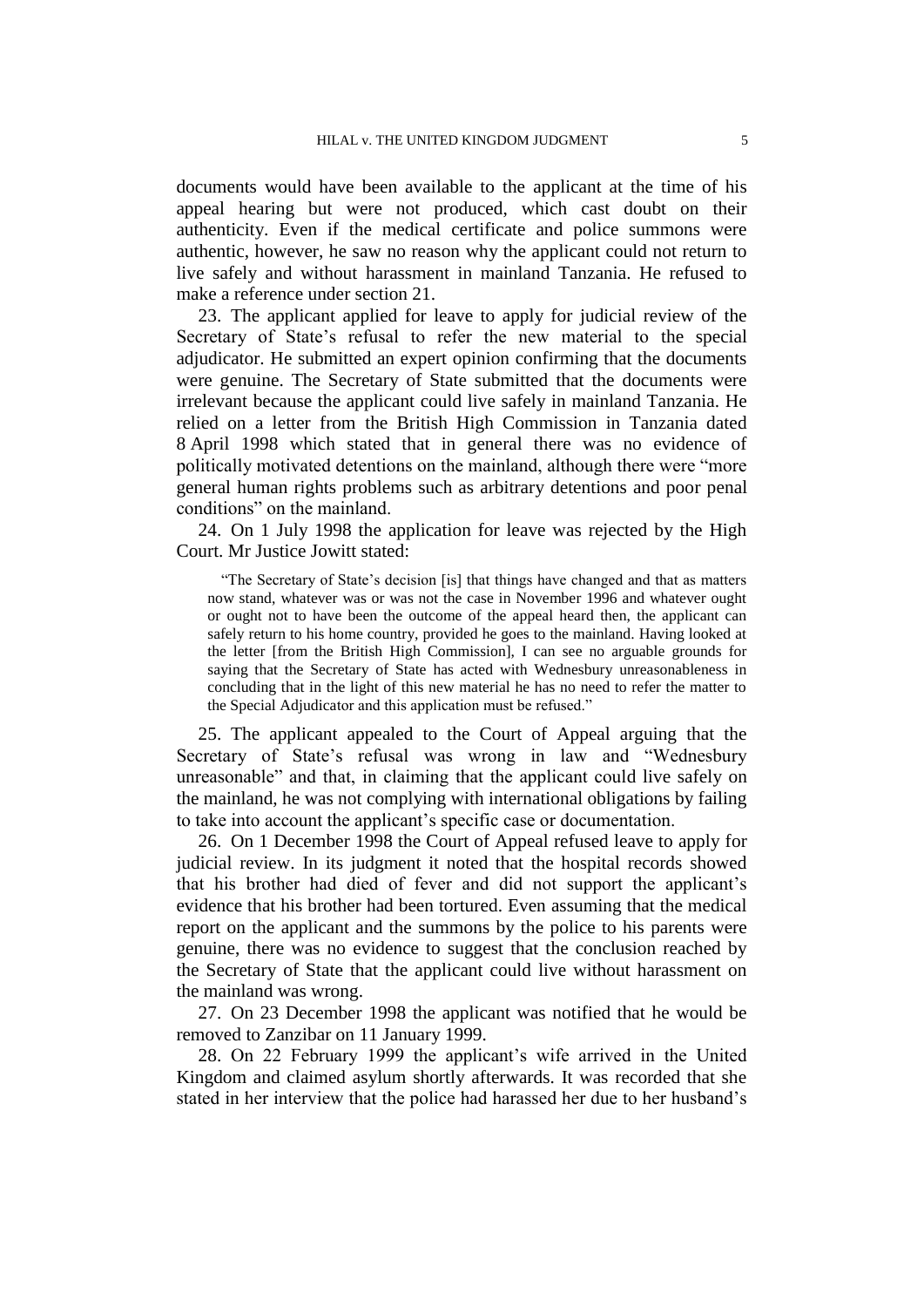involvement with the CUF. She had been detained for one day in April 1995 and questioned about her husband"s whereabouts. The police came to her house on 12 February 1999, wanting to know if her husband was back in Zanzibar as there was a rumour that the United Kingdom had sent back most of the asylum-seekers from Zanzibar. They were angry because he had claimed asylum and tarnished the name of the President. They threatened to arrest her instead.

# II. RELEVANT DOMESTIC LAW AND PRACTICE

# **A. Immigration legislation and rules**

29. Asylum applications are determined by the Secretary of State, pursuant to paragraph 328 of the Immigration Rules and section 3 of the Immigration Act 1971 ("the 1971 Act"). Where leave to enter is refused by the Secretary of State pursuant to section 4 of the 1971 Act, the person may appeal against the refusal to a special adjudicator on the grounds that the removal would be contrary to the United Kingdom"s obligations under the Geneva Convention (section 8 of the 1971 Act).

30. An appeal lies from the special adjudicator to the Immigration Appeal Tribunal (section 20 of the 1971 Act).

31. Section 21 of the 1971 Act provides:

"(1) Where in any case:

(a) an adjudicator has dismissed an appeal, and there has been no further appeal to the Appeal Tribunal, or the tribunal has dismissed an appeal made to them ...; or

(b) the Appeal Tribunal has affirmed the determination of an adjudicator dismissing an appeal ... the Secretary of State may at any time refer for consideration under this section any matter relating to the case which was not before the adjudicator or Tribunal '

32. Rule 346 of the Immigration Rules provides that the Secretary of State will treat representations as a fresh application if the claim advanced is sufficiently different from the earlier claim. He disregards, in considering whether to treat the representations as a fresh claim, material which is not significant, or is not credible, or was available to the applicant at the time when the previous application was refused or when any appeal was determined.

### **B. Domestic immigration decisions on Tanzania**

33. There have been a number of domestic cases where special adjudicators have rejected "internal flight" possibilities for CUF members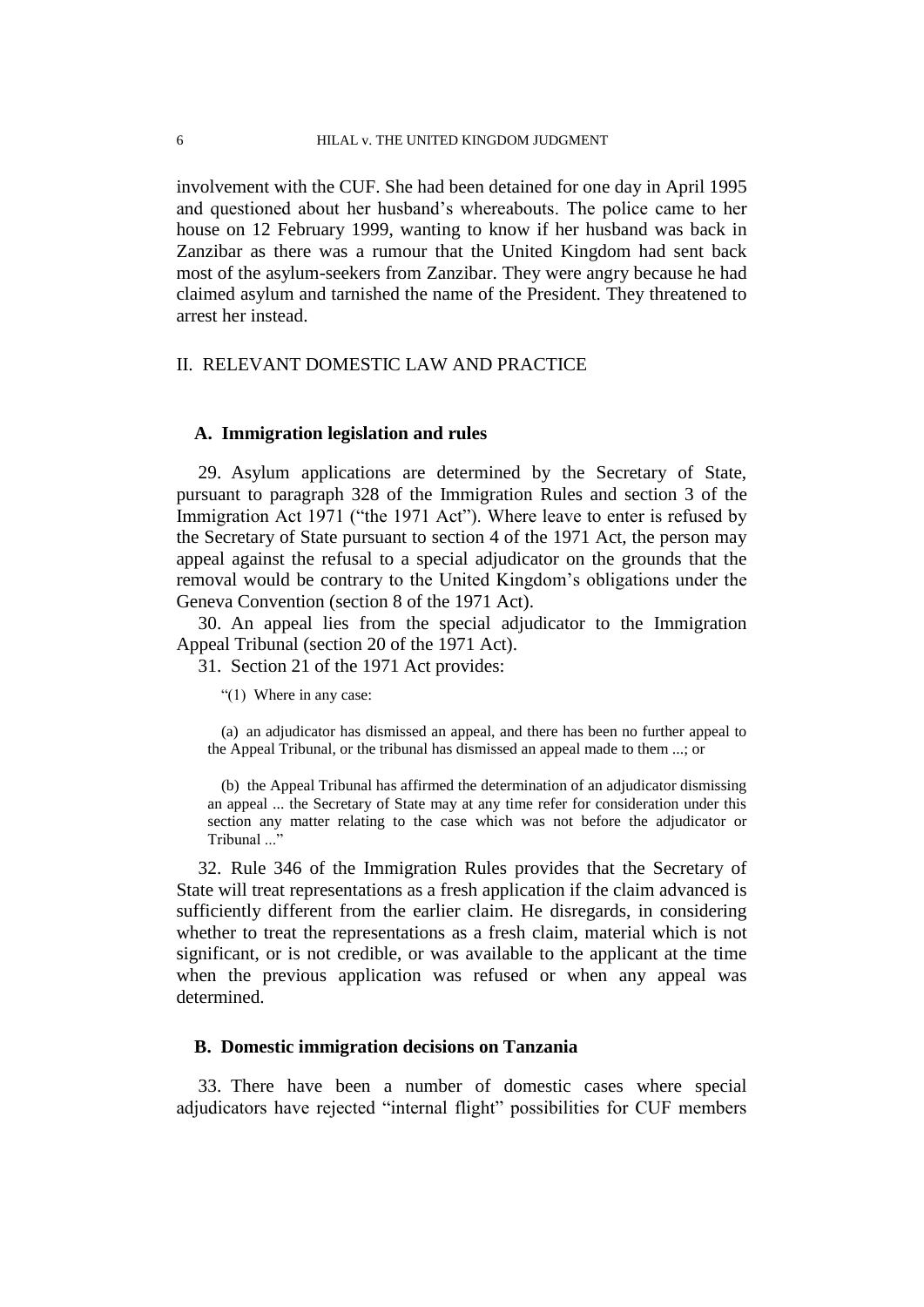from Zanzibar. In *Masoud Mussa v. the Secretary of State* (30 July 1998), the Government pointed out that the Secretary of State"s counsel had not been present to argue the point. In *Omar Machano Omar v. the Secretary of State* (24 June 1998), the asylum claimant was an escaped prisoner from Zanzibar and a target for internal extradition proceedings. In *Salim Saleh Salim v. the Secretary of State* (15 January 1998), the adjudicator found that there was no evidence before him to show that the claimant would be any safer on the mainland than in Zanzibar.

34. In the case of *Adam Houiji Foum v. the Secretary of State* (10 January 2000), the Immigration Appeal Tribunal allowed the appeal of a Tanzanian asylum-seeker who had been involved in CUF activities, on the basis that, as he had suffered torture in Zanzibar and a summons had been issued against him in Tanzania generally, there was a very reasonable prospect that he would be picked up by the police and undergo ill-treatment similar to that previously received in Zanzibar, either at the hands of the Zanzibar authorities or of the police in mainland Tanzania who also exercised brutality on prisoners in their custody. It therefore rejected the "internal flight" option.

## **C. Judicial review in immigration cases**

35. Decisions of the Home Secretary to refuse asylum, to make a deportation order or to detain pending deportation are liable to challenge by way of judicial review and may be quashed by reference to the ordinary principles of English public law.

36. These principles do not permit the courts to make findings of fact on matters within the jurisdiction of the Secretary of State or to substitute their discretion for the minister's. The courts may quash his decision only if he has failed to interpret or apply English law correctly, if he has failed to take account of issues which he was required by law to address, or if his decision was so irrational or perverse that no reasonable Secretary of State could have made it (*Associated Provincial Picture Houses Ltd v. Wednesbury Corporation* [1948] 1 King's Bench Reports 223).

37. In the recent case of *R. v. Home Secretary, ex parte Turgut* (28 January 2000), concerning the Secretary of State"s refusal of asylum to a young male Turkish Kurd draft evader, Lord Justice Simon Brown, in the Court of Appeal"s judgment, stated as follows:

"I therefore conclude that the domestic court"s obligation on an irrationality challenge in an Article 3 case is to subject the Secretary of State's decision to rigorous examination and this it does by considering the underlying factual material for itself to see whether it compels a different conclusion to that arrived at by the Secretary of State. Only if it does will the challenge succeed.

All that said, however, this is not an area in which the Court will pay any especial deference to the Secretary of State"s conclusion on the facts. In the first place, the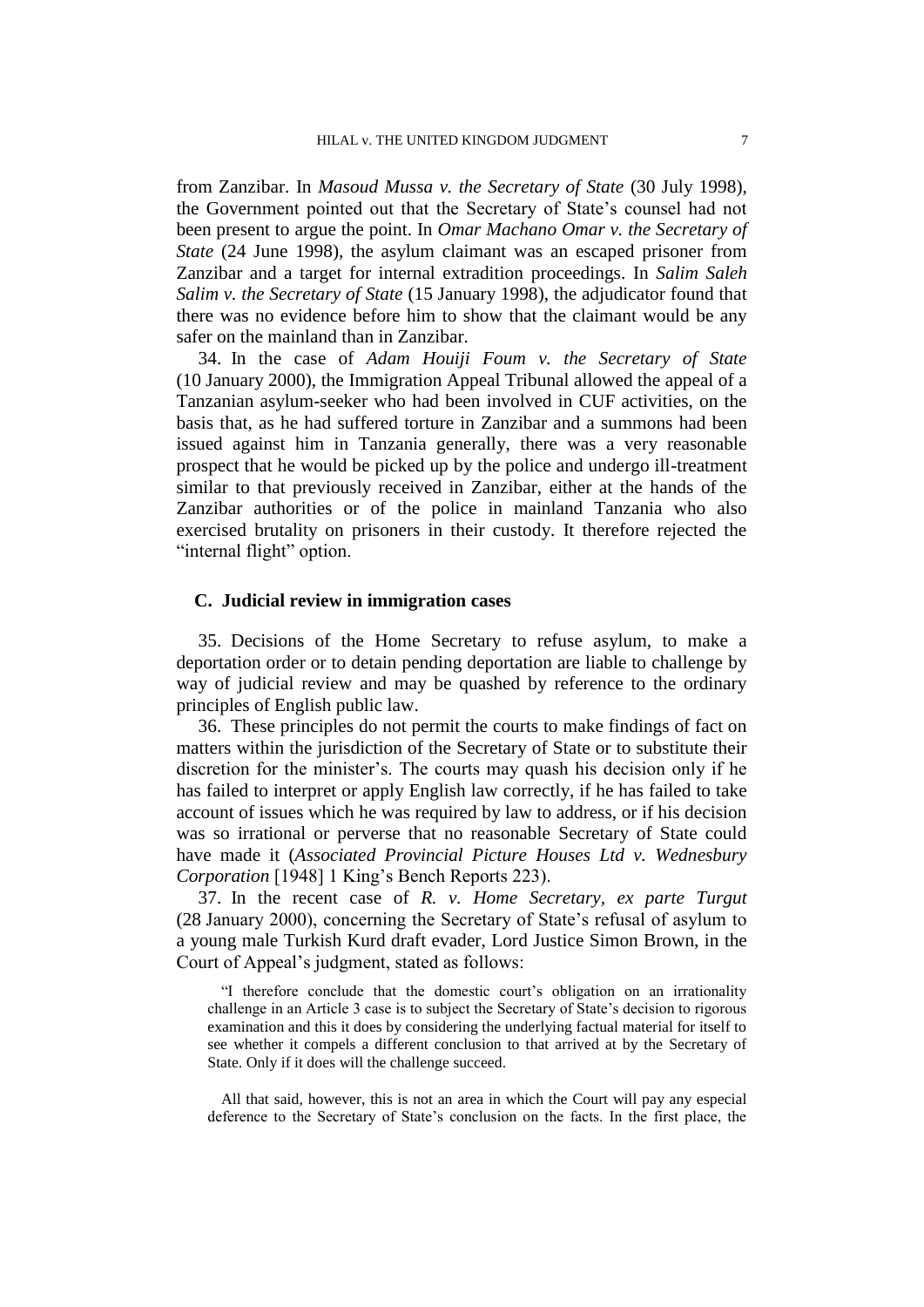human right involved here – the right not to be exposed to a real risk of Article 3 treatment – is both absolute and fundamental: it is not a qualified right requiring a balance to be struck with some competing social need. Secondly, the Court here is hardly less well placed than the Secretary of State himself to evaluate the risk once the relevant material is before it. Thirdly, whilst I would reject the applicant"s contention that the Secretary of State has knowingly misrepresented the evidence or shut his eyes to the true position, we must, I think, recognise at least the possibility that he has (even if unconsciously) tended to depreciate the evidence of risk and, throughout the protracted decision-making process, may have tended also to rationalise the further material adduced so as to maintain his pre-existing stance rather than reassess the position with an open mind. In circumstances such as these, what has been called the "discretionary area of judgment" – the area of judgment within which the Court should defer to the Secretary of State as the person primarily entrusted with the decision on the applicant's removal  $\ldots$  – is decidedly a narrow one."

### III. RELEVANT INTERNATIONAL MATERIAL

38. In January 1997 the US Department of State released the Tanzania Country Report on Human Rights Practices for 1996. It stated:

"The Government's human rights record did not improve and problems persisted. Although the 1995 multiparty elections represented an important development, citizens" right to change their government in Zanzibar is severely circumscribed. Although new opposition parties were competitive in many 1995 races and won in some constituencies, police often harassed and intimidated members and supporters of the opposition. Other human rights problems included police beatings and mistreatment of suspects, which sometimes resulted in death. Soldiers attacked civilians, and police in Zanzibar used torture, including beatings and floggings. Prison conditions remained harsh and life threatening. Arbitrary arrest and prolonged detention continued and the inefficient and corrupt judicial system often did not provide expeditious and fair trials ...

Since the 1995 election, police in Zanzibar, particularly on Pemba, have regularly detained, arrested and harassed CUF members, and suspected supporters. Despite orders from the Union Government"s Inspector General of Police, officers in Zanzibar continue these activities ...

The Wairoba Commission found that pervasive corruption affected the judiciary from clerks to magistrates. Clerks took bribes to decide whether or not to open cases and to hide or misdirect the files of those accused of crimes. Magistrates often accept bribes to determine guilt or innocence, pass sentence, withdraw charges or decide appeals ...

There are reports of prisoners waiting several years for trial because they could not pay bribes to police and court officials. Authorities acknowledge that some cases have been pending since 1988. The Government initiated efforts as early as 1991 to highlight judicial corruption and increased its oversight ...

In the 2 years since the election, government security forces and CCM gangs harassed and intimidated CUF members on both of the two main Zanzibar islands, Pemba and Ugunja. Because CUF won all 20 seats on Pemba, Pembans living on Ugunja were regarded as CUF supporters and as a result were harassed. CUF members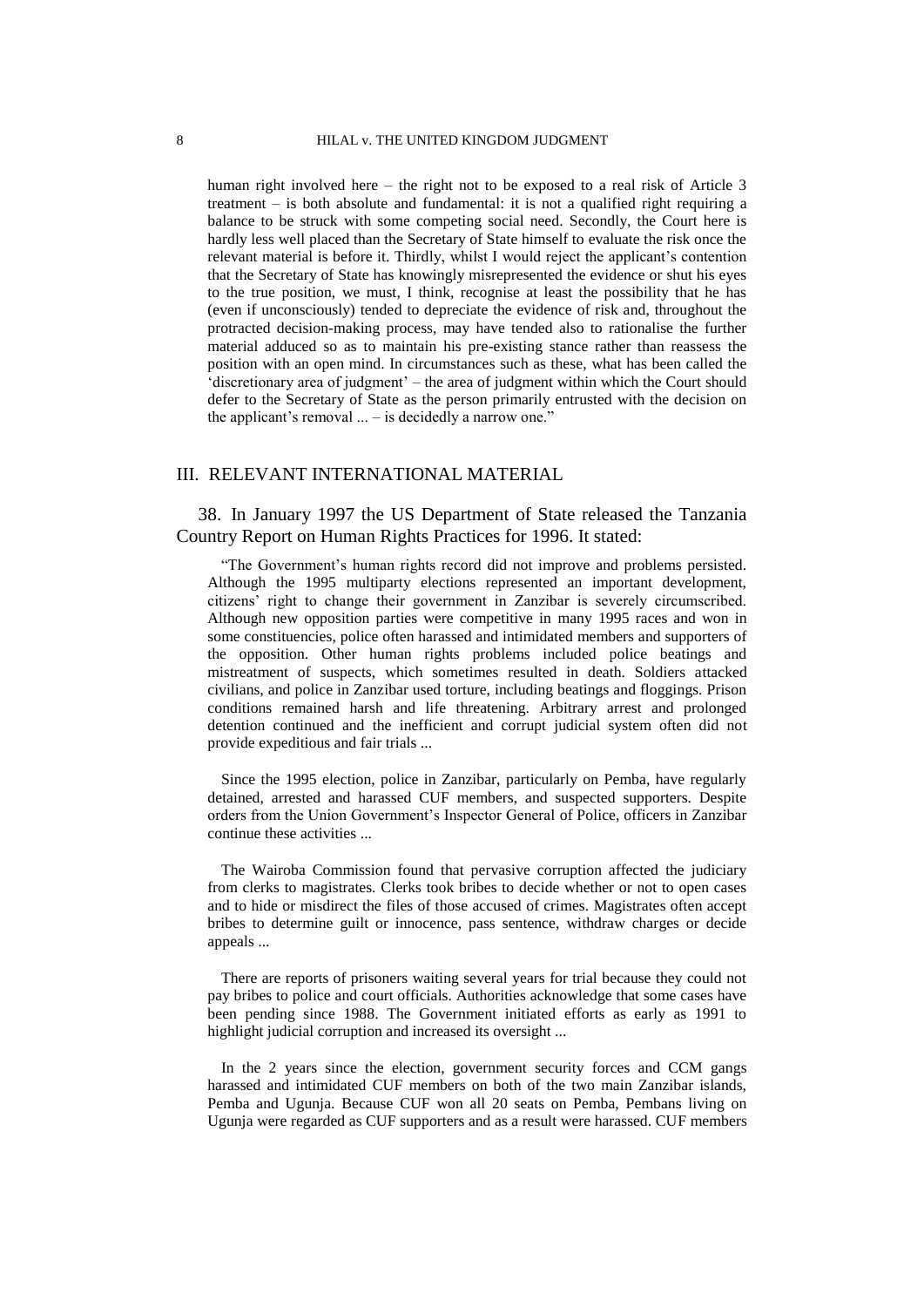accused police of detaining dozens of its members ... Safety is not ensured in Pemba, where security forces dispersed gatherings, intimidated and roughed up individuals ..."

#### 39. In the Amnesty International Annual Report 1997, it was stated:

"Prisoners of conscience were among scores of government opponents arrested and briefly detained on the islands of Zanzibar and Pemba. Many were held without charge or trial; others faced criminal charges and were denied bail. Scores of political prisoners were tortured and ill-treated on the islands ...

Criminal charges such as sedition, vagrancy and involvement in acts of violence, often accompanied by the denial of bail for periods of two weeks or more, were also used as a method of intimidating government critics or opponents."

#### 40. In their 1998 report, Amnesty International stated:

"In December [1997], 14 possible prisoners of conscience on Zanzibar were charged with treason and refused bail. The men, supporters of the CUF, were arrested and initially charged with sedition in November and December, during the week the CUF won a by-election to the Zanzibar House of Representatives."

41. On 8 July 1998 Amnesty International issued a press release expressing concern that the vice-chairperson of the CUF might be arrested on a fabricated treason charge. In Tanzania it noted treason carried a mandatory death penalty. On 24 July 1998 Amnesty called for the immediate release of eighteen leading CUF members or supporters, most of them imprisoned since November 1997 on fabricated treason charges. It expressed concern about their deteriorating health and a denial of adequate medical treatment.

42. The 1998 US State Department report on Tanzania noted that serious problems remained in that government's human rights record.

"... the police regularly threaten, mistreat or beat suspected criminals during and after their apprehension and interrogation. Police also use the same means to obtain information about suspects from family members not in custody ... Police in Zanzibar use torture ... Repeated reports from credible sources indicate that the police use torture, including beatings and floggings in Zanzibar, notably on Pemba Island. Both the Zanzibar and Union Governments have denied these charges. Police have not yet explained the deaths of six detainees in the town of Morogoro who were electrocuted at the end of 1997 ...

Prison conditions remained harsh and life-threatening. Government officials acknowledge that prisons are overcrowded and living conditions are poor. Prisons are authorised to hold 21,000 persons but the actual prison population is estimated at 47,000 ... The daily amount of food allotted to prisoners is insufficient to meet their nutritional needs and even this amount is not always provided ... Earlier the Commissioner of Prisons stated that his department received inadequate funds for medicine and medical supplies. Prison dispensaries only offer limited treatment, and friends and family members of prisoners generally must provide medication or the funds with which to purchase it. Serious diseases, such as dysentery, malaria and cholera are common and result in numerous deaths. Guards continued to beat and abuse prisoners.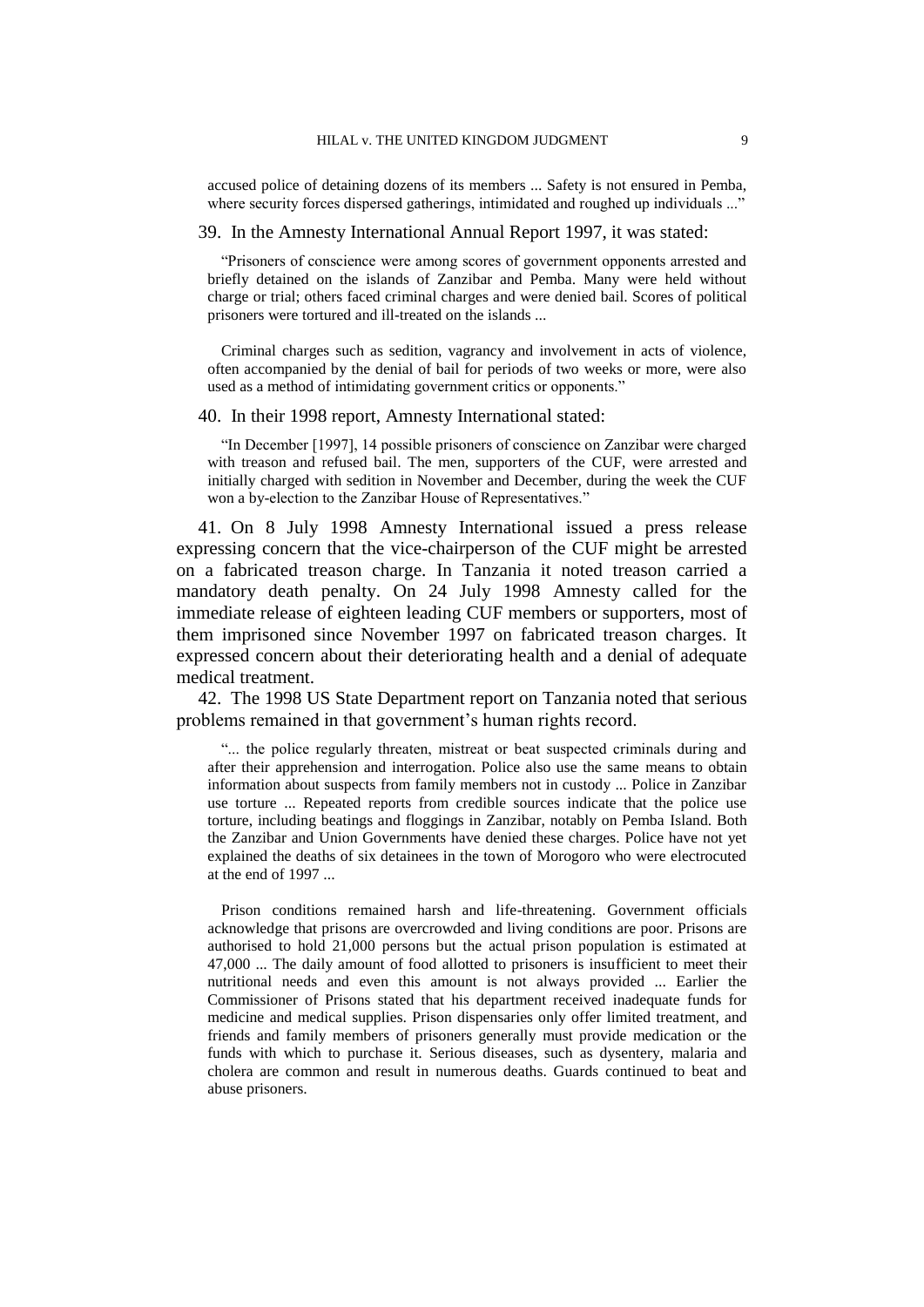... There were no reports of political prisoners on the mainland. At the year's end, there were 18 political prisoners in Zanzibar."

43. The report noted that in January 1998 the police had searched the offices of the CUF party in Tanzania and removed files. In the three years since the election in 1995, government security forces and CCM gangs harassed and intimidated CUF members on both the main Zanzibar islands of Pemba and Ugunja.

44. The Amnesty International 1999 Report for Tanzania stated that:

"Eighteen prisoners of conscience, including three arrested during the year, were facing trial for treason on the island of Zanzibar, an offence that carries the death penalty. Scores of other opposition supporters in Zanzibar were imprisoned for short periods; some were possible prisoners of conscience. More than 300 demonstrators arrested on the mainland in the capital Dar es Salaam were held for several weeks and reportedly tortured. Conditions in some prisons were harsh ..."

The eighteen prisoners, CUF members, included fifteen arrested in 1997 and three arrested in Zanzibar in May 1998, and many had reportedly fallen ill due to a denial of access to medical treatment. According to the report, the conditions in some mainland prisons amounted to cruel, inhuman and degrading treatment, which in the case of Mbeya Prison led to forty-seven deaths in the first half of the year.

45. In its press release of 27 January 2000 Amnesty International, reporting on the imminent trial of the eighteen CUF members, referred to them "as prisoners of conscience who are imprisoned solely on account of their non-violent opinions and peaceful political activities". It described how between the 1995 and the 1998 elections, numerous CUF supporters had been arrested on trumped-up criminal charges, tortured in custody and imprisoned. On more recent events, it commented:

"Following lengthy attempts by the Secretary General of the Commonwealth and the United Nations Secretary General to settle the political crisis in Zanzibar, an agreement was finally reached between the CCM and CUF in April 1999. Farreaching reforms for democratisation, human rights and fair elections were set out in the Commonwealth Agreement, but few have yet been implemented. Although the CUF is allowed to operate more freely, the Zanzibar government continues to press ahead with the trial, intent on convictions and death sentences."

46. In the 1999 US State Department report on Tanzania, issued on 25 February 2000, it was reported, *inter alia*, that the authorities had been responsible for a number of extrajudicial killings and that several prisoners had died as a result of harsh prison conditions, including inadequate nutrition, medical care and sanitation:

"... the police regularly threaten, mistreat or occasionally beat suspected criminals during and after their apprehension and interrogation ... Repeated reports indicate that the police use torture, including beatings and floggings, in Zanzibar, notably on Pemba island."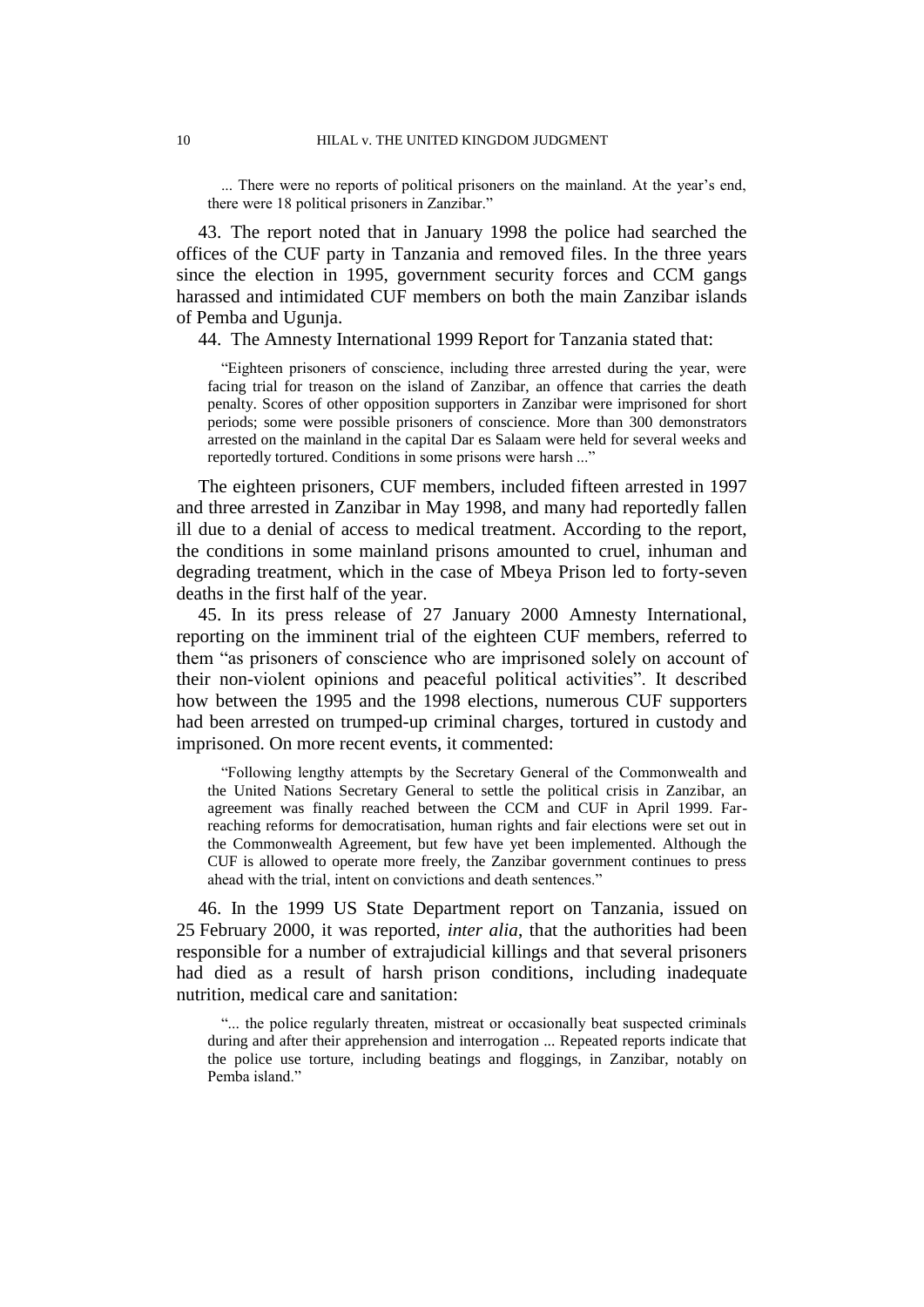The situation in Zanzibar was less favourable in a number of respects. It was stated that, except in Zanzibar, Tanzanian citizens generally enjoyed the right to discuss political alternatives freely and opposition party members openly criticised the government, although the government had used the provision prohibiting "abusive language" against the leadership to detain some opposition figures. Opposition parties had generally been more able to hold rallies, although CUF meetings in Zanzibar had been far more restricted than those of other parties. Police continued to break up meetings attended by persons thought to be opposed to the Zanzibar government. In Pemba the security forces broke up gatherings and intimidated opposition party officials and the government continued to arrest opposition politicians for holding meetings.

"In the four years since the election, government security forces and CCM gangs harassed and intimidated CUF members on both main Zanzibar islands, Pemba and Ugunja ... The CUF accused police of detaining dozens of its members including several local leaders ... citizen's safety is not assured in Pemba, where security forces dispersed gatherings and intimidated persons ... Almost all international donors have suspended direct assistance to Zanzibar in response to the authorities' human rights abuses. Under pressure from the international community, the ruling CCM party and the main opposition party, the CUF, signed a political agreement in June to make the political process in Zanzibar fairer; however the provisions of the agreement were not fully implemented by the year's end and observers believe that the Government did not act in good faith in the period following the signing of the agreement."

# IV. REPORTS ON THE SITUATION IN TANZANIA PROVIDED BY THE PARTIES

47. In a letter dated 8 April 1998 the British High Commission in Dar es Salaam commented that there were concerns about the situation in Zanzibar but that on the mainland there had been no evidence of political killings, disappearances or politically motivated arrests. There were more general human rights problems, such as arbitrary detentions and poor penal conditions, which were systemic and not related to political activity.

48. In a letter dated 25 May 1998 Michael Hodd of the University of Westminster commented that there was evidence of human rights violations in Zanzibar, including a list of sixty-six missing persons. Although there was a good human rights record in mainland Tanzania, it was possible for the Zanzibar government to demand extradition, which had been successful in the case of Abdallah Kassim Hanga, whom a well-informed source reported as having been beheaded.

49. According to a report dated 16 March 1999 obtained by the applicant, Professor Parkin, professor of social anthropology at All Souls College, Oxford, an expert on Uganda, Kenya and Tanzania, stated that while there was less likelihood of persecution in mainland Tanzania than on Zanzibar, he observed a deteriorating situation also affecting the mainland.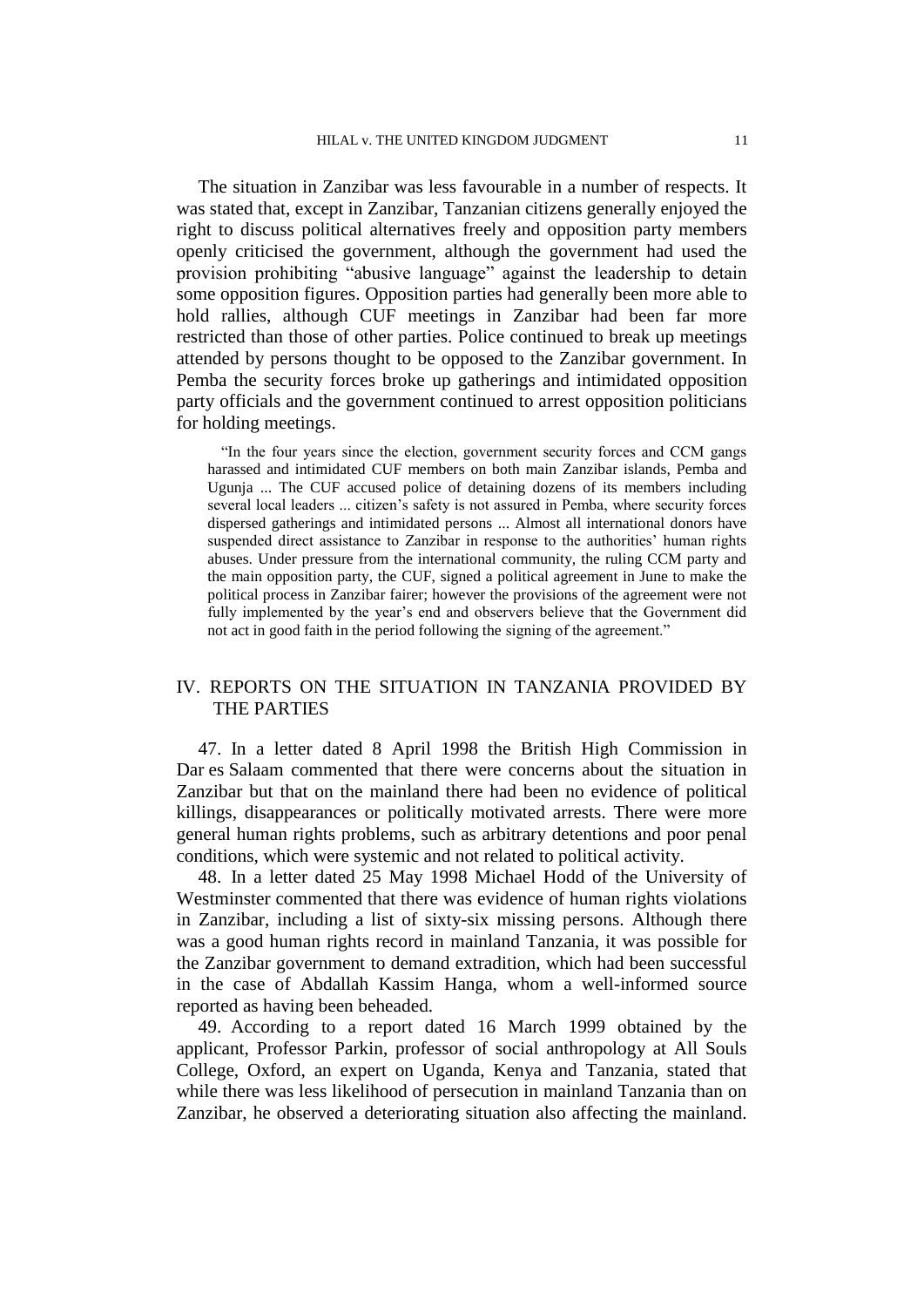He referred to particular members of the Zanzibari CCM visiting the mainland and harassing and persecuting CUF dissidents who had taken refuge there. The Zanzibari CUF leader was living in Dar es Salaam but only ever moved out of his flat surrounded by CUF party aides able to protect him.

# THE LAW

# I. ALLEGED VIOLATION OF ARTICLE 3 OF THE CONVENTION

50. The applicant complained that he would be placed at risk of torture or inhuman or degrading treatment contrary to Article 3 if he were expelled from the United Kingdom to Tanzania.

51. Article 3 of the Convention provides:

"No one shall be subjected to torture or to inhuman or degrading treatment or punishment."

#### **A. The parties' submissions**

# *1. The applicant*

52. The applicant submitted that he faced a real and immediate risk of ill-treatment if he were to be returned to Tanzania. He had been badly treated in detention before he left, suffering ill-treatment which included being kept in a room full of cold water. His feet were tied together and he was hung upside down, until he bled through the nose. His brother had also died on being released from detention, in circumstances in which it can properly be deduced that this resulted from his ill-treatment in detention. Both he and his brother had been detained on account of their involvement with the CUF. The reports on the situation in Tanzania showed that there was still active persecution of CUF members, that the government's human rights record remained poor, that police committed extra-judicial killings and mistreated suspects, that throughout the country prison conditions remained harsh and life-threatening, and that arbitrary and prolonged detentions remained a problem.

53. The applicant submitted that the Tanzanian authorities continued to demonstrate an active interest in his whereabouts, as shown by the police summons which indicated disapproval of the fact that he had claimed asylum in the United Kingdom. This was further substantiated by the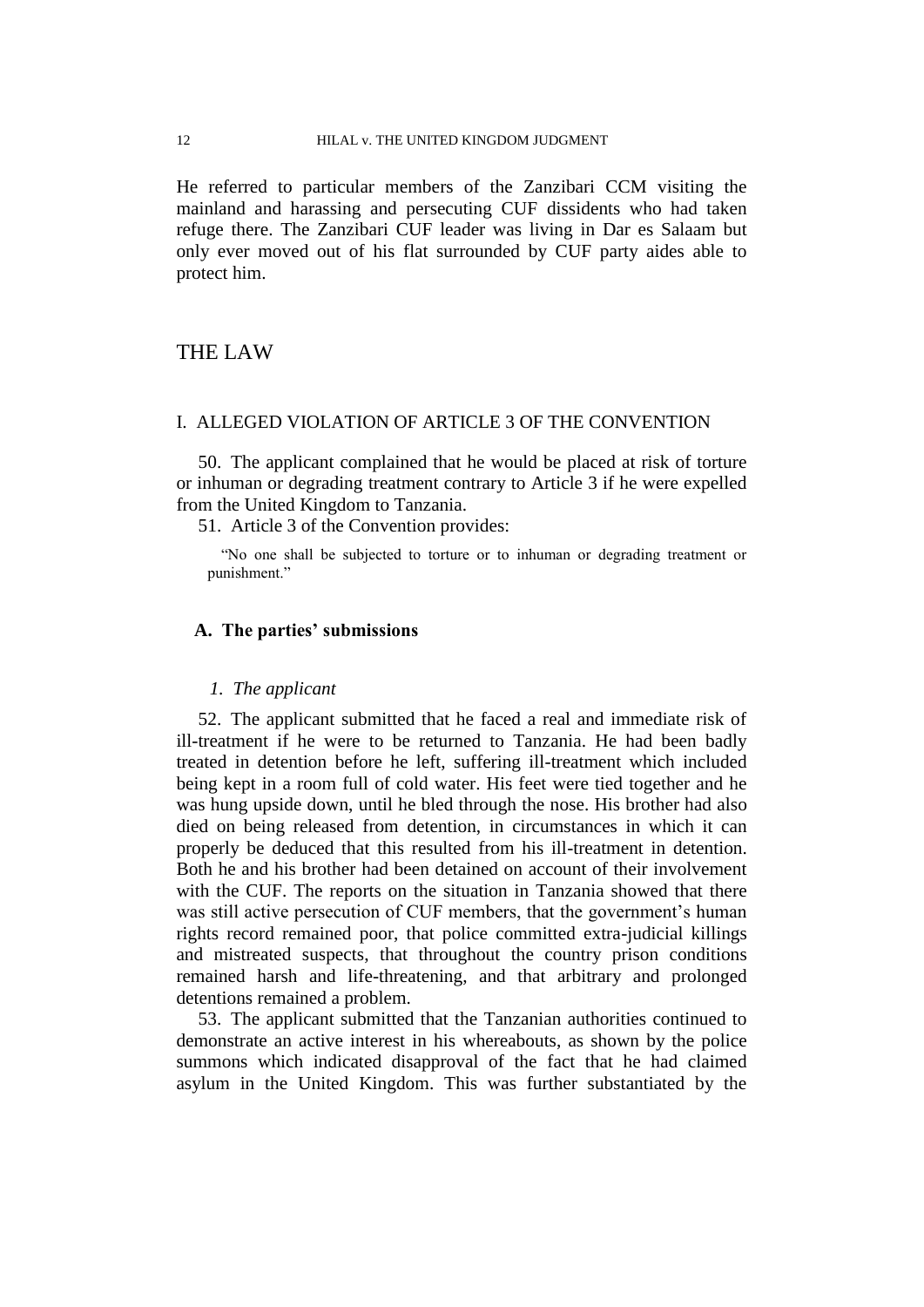experiences of his wife, who stated that on 12 February 1999 the police had come to her house enquiring if he had returned to Zanzibar.

54. The applicant disputed the Government"s arguments that his account of events lacked credibility. In particular, the reason that he did not give details of the ill-treatment suffered at the first interview with an immigration officer was that he understood that it was only to draw a rough outline. No inference could be drawn from his failure to mention specific details. He had been consistent in his account of torture since and had provided independent and verified evidence of his ill-treatment, corroborating his account. He disputed that there was any sustainable option of "internal flight" as he was still at risk of ill-treatment in mainland Tanzania. He referred to the decisions of special adjudicators in other cases which had also rejected this possibility for even low-level CUF members. There would in any event be the possibility that Zanzibar would demand his extradition from the mainland.

55. The applicant in addition argued that Article 3 imposed a positive obligation on the respondent State to investigate properly, in the light of all the evidence, his assertion that he would be exposed to a real risk of treatment contrary to Article 3 if removed to Tanzania.

#### *2. The Government*

56. The Government submitted that there were significant factual inconsistencies in the applicant's account and that he had been found to lack credibility by the special adjudicator. This cast overwhelming doubt upon the applicant"s claim that he had been tortured. For example, the applicant was asked directly by the immigration officer at the first interview on 9 February 1995 to identify the basis of his asylum claim in response to which he did not refer to being tortured during detention. He did not mention torture until over a month later. His explanation for this – that the officer failed to record his answer or that the interpreter did not translate it – was rejected by the adjudicator, who had the opportunity to evaluate the applicant"s oral evidence and demeanour. His accounts also showed a confusion relating to the date of his brother"s detention and there was no support in the death certificate for the assertion that his brother had been tortured.

57. The Government rejected the applicant"s claim that he would be at risk of ill-treatment if he were returned to Tanzania. They pointed to his low level of involvement in the CUF, the absence of any evidence to suggest that the authorities had shown any interest in him, his family or friends since November 1995, and to the fact that he would not be at risk in mainland Tanzania, which had a good human rights record. They submitted that it was clear from the documentation, such as the Amnesty International press release of 24 July 1998, that an individual with minor CUF involvement would face no significant difficulties in mainland Tanzania.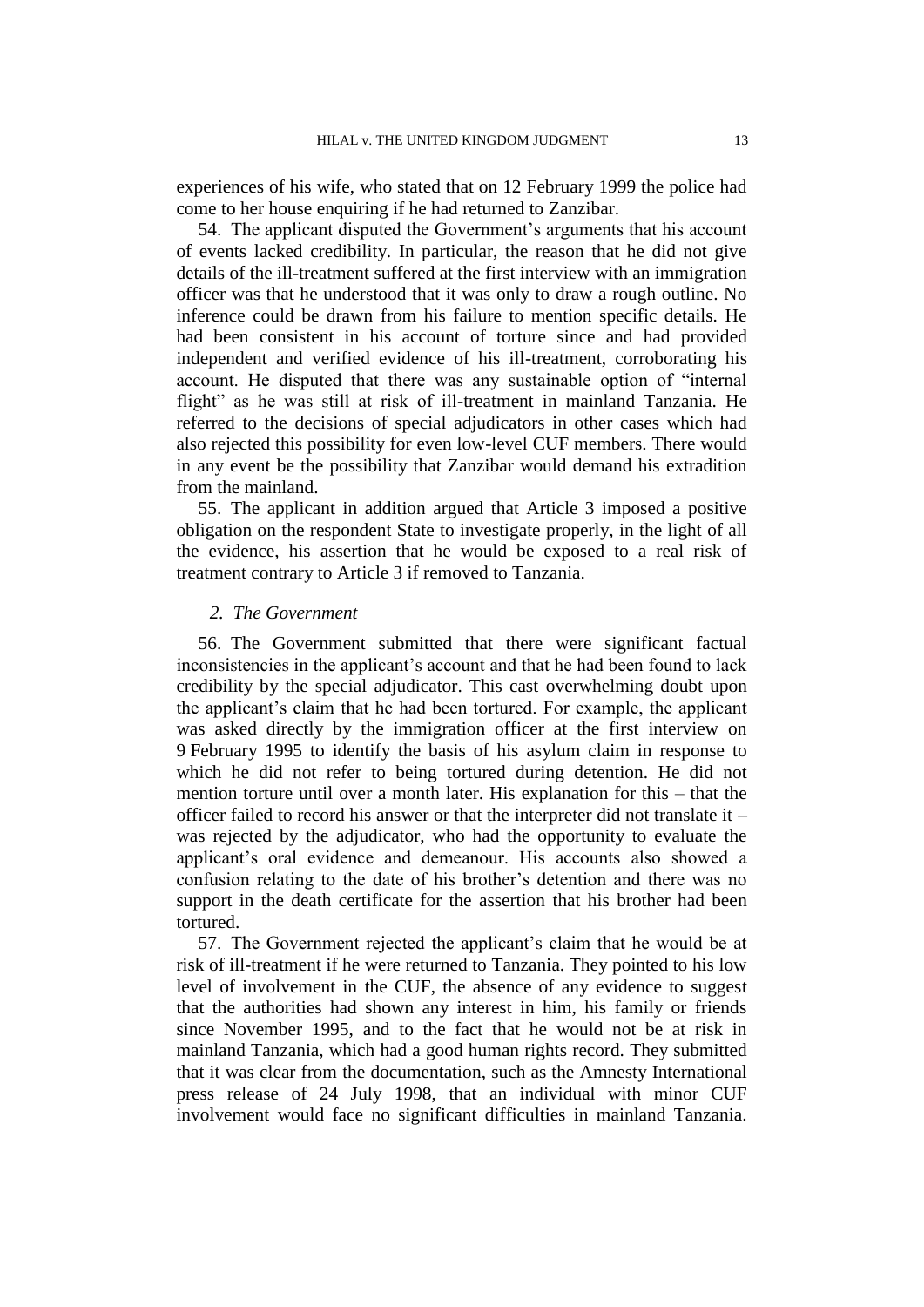There was no evidence that the Tanzanian authorities would return the applicant to Zanzibar or that he would be detained as a person wanted by the authorities for the offence of bringing the country into disrepute. There was only one recorded incident of extradition to Zanzibar and no indication that grounds existed for the applicant to be so removed. In addition, there was no evidence to support the contention that the authorities were aware that the applicant was in the United Kingdom. While the applicant stated that a summons was issued following the interception of a letter from his parents, it may be noted that the summons was dated 25 November 1995 and the letter posted on 27 November 1995.

58. They submitted that there was therefore no basis on which to infer that the applicant was of interest to the Zanzibar or mainland authorities. Accordingly, his expulsion would not violate Article 3 of the Convention.

## **B. The Court's assessment**

59. The Court recalls at the outset that Contracting States have the right, as a matter of well-established international law and subject to their treaty obligations including the Convention, to control the entry, residence and expulsion of aliens. However, in exercising their right to expel such aliens, Contracting States must have regard to Article 3 of the Convention which enshrines one of the fundamental values of democratic societies. The expulsion of an alien may give rise to an issue under this provision where substantial grounds have been shown for believing that the person in question, if expelled, would face a real risk of being subjected to treatment contrary to Article 3 in the receiving country. In such circumstances, Article 3 implies an obligation not to expel the individual to that country (see, for example, *Ahmed v. Austria*, judgment of 17 December 1996, *Reports of Judgments and Decisions* 1996-VI, p. 2206, §§ 38-39, and *Chahal v. the United Kingdom*, judgment of 15 November 1996, *Reports* 1996-V, p. 1853, §§ 73-74).

60. In determining whether it has been shown that the applicant runs a real risk, if deported to Tanzania, of suffering treatment proscribed by Article 3, the Court will assess the issue in the light of all the material placed before it, or, if necessary, material obtained *proprio motu* (see the following judgments: *Vilvarajah and Others v. the United Kingdom*, 30 October 1991, Series A no. 215, p. 36, § 107, and *H.L.R. v. France*, 29 April 1997, *Reports* 1997-III, p. 758, § 37). Ill-treatment must also attain a minimum level of severity if it is to fall within the scope of Article 3, which assessment is relative, depending on all the circumstances of the case.

61. The Court recalls that the applicant arrived in the United Kingdom from Tanzania on 9 February 1995, where he claimed asylum. In the domestic procedures concerning his asylum application, his claim was based on his membership of the CUF, an opposition party in Tanzania, and the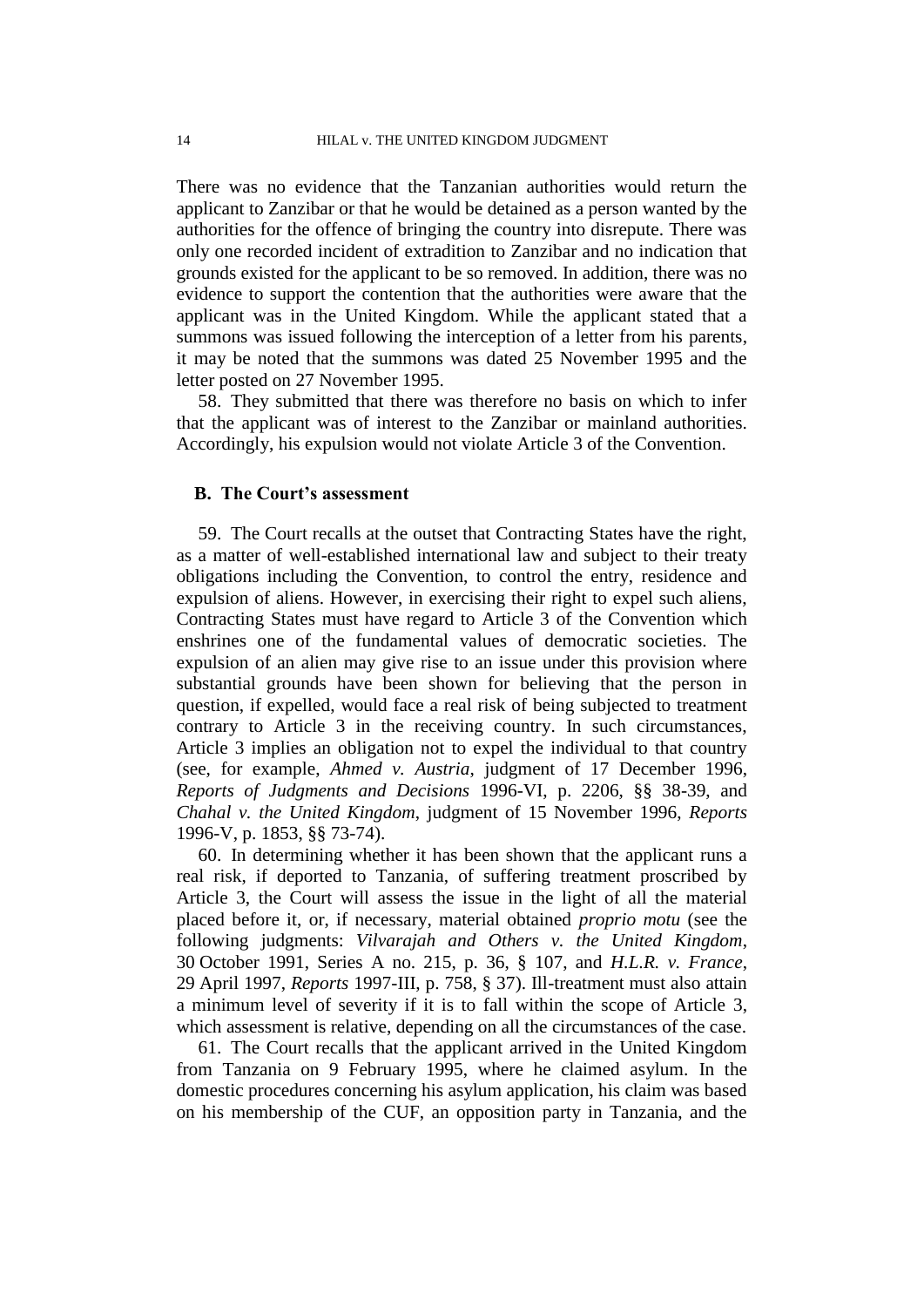fact that he had been detained and tortured in Zanzibar prior to his departure. He also claimed that his brother had been detained and had died due to ill-treatment and that the authorities were accusing him of tarnishing Tanzania"s good name, increasing the risk that he would be detained and illtreated on his return.

62. The Government have urged the Court to be cautious in taking a different view of the applicant's claims than the special adjudicator who heard him give evidence and found him lacking in credibility. The Court notes however that the special adjudicator"s decision relied, *inter alia*, on a lack of substantiating evidence. Since that decision, the applicant has produced further documentation. Furthermore, while this material was looked at by the Secretary of State and by the courts in the judicial review proceedings, they did not reach any findings of fact in that regard but arrived at their decisions on a different basis – namely, that even if the allegations were true, the applicant could live safely in mainland Tanzania (the "internal flight" solution).

63. The Court has examined the materials provided by the applicant and the assessment of them by the various domestic authorities. It finds no basis to reject them as forged or fabricated. The applicant has provided an opinion from the professor of social anthropology at AllSoulsCollege, Oxford, that they are genuine. Though the Government have expressed doubts on the authenticity of the medical report, they have not provided any evidence to substantiate these doubts or to contradict the opinion provided by the applicant. Nor did they provide an opportunity for the report and the way in which the applicant obtained it to be tested in a procedure before the special adjudicator.

64. The Court accepts that the applicant was arrested and detained because he was a member of the CUF opposition party and had provided them with financial support. It also finds that he was ill-treated during that detention by, *inter alia*, being suspended upside down, which caused him severe haemorrhaging through the nose. In the light of the medical record of the hospital which treated him, the apparent failure of the applicant to mention torture at his first immigration interview becomes less significant and his explanation to the special adjudicator – that he did not think he had to give all the details until the full interview a month later – becomes far less incredible. While it is correct that the medical notes and death certificate of his brother do not indicate that torture or ill-treatment was a contributory factor in his death, they did give further corroboration to the applicant"s account which the special adjudicator had found so lacking in substantiation. They showed that his brother, who was also a CUF supporter, had been detained in prison and that he had been taken from the prison to hospital, where he died. This is not inconsistent with the applicant"s allegation that his brother had been ill-treated in prison.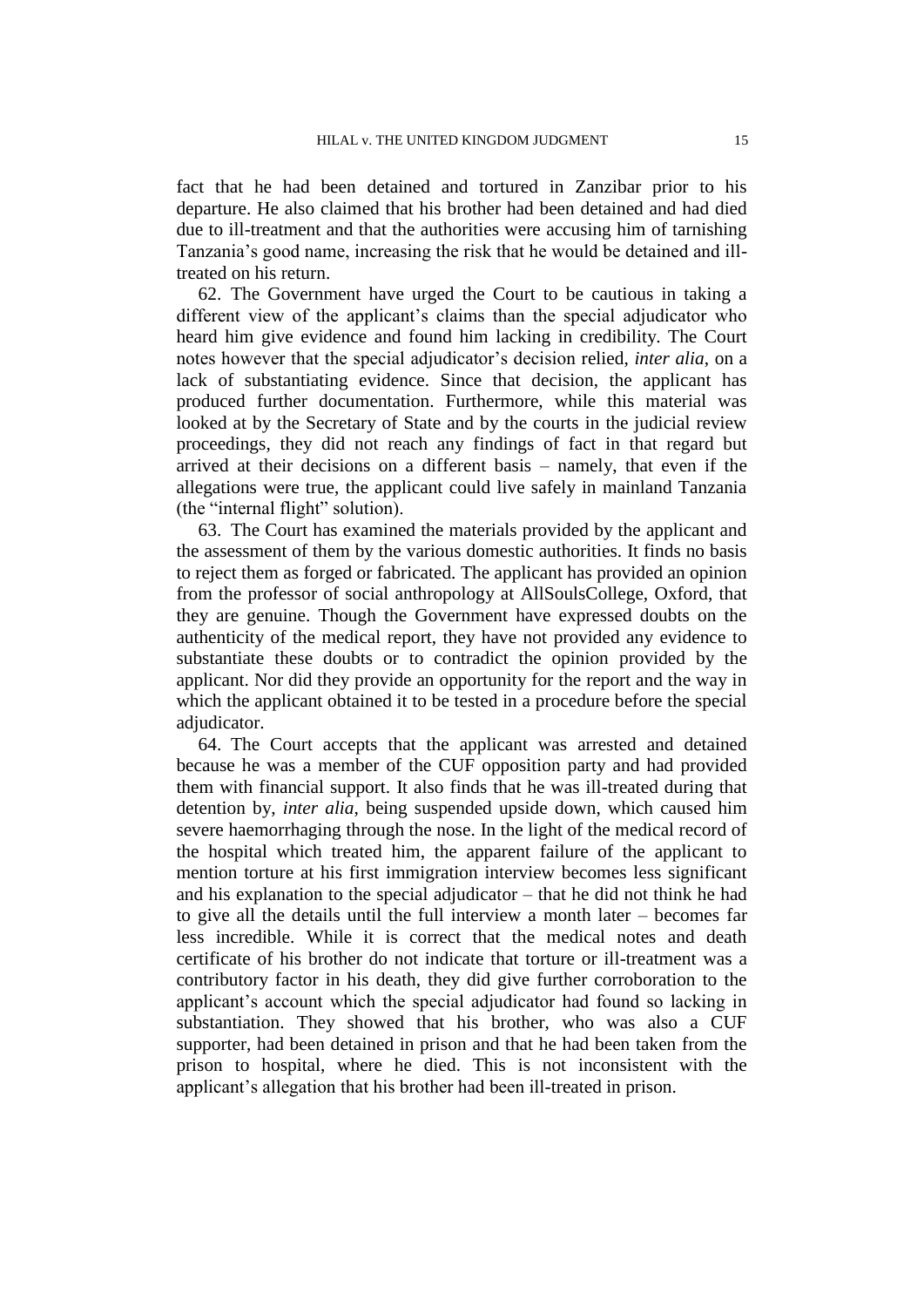65. The question remains whether, having sought asylum abroad, the applicant is at risk of ill-treatment if he returns home. The Government have queried the authenticity of the police summons, pointing out that it was dated 25 November 1995, while the package to his parents intercepted by the authorities was sent on 27 November 1995. It may be observed however that the special adjudicator's summary of the applicant's evidence referred to his claim that his parents had not been receiving any of his letters. Nevertheless, his only proof of postage related to a registered package with money concerning which he had entered into correspondence with the Royal Mail. He provided this correspondence to prove that his mail had been interfered with; it does not appear from the documents that he claimed that it was from interception of this particular item that the police first knew that he was in the United Kingdom. His account is therefore not inconsistent on this point.

66. The Court recalls that the applicant"s wife, who has now also claimed asylum in the United Kingdom, informed the immigration officer in her interview that the police came to her house on a number of occasions looking for her husband and making threats. This is consistent with the information provided about the situation in Pemba and Zanzibar, where CUF members have in the past suffered serious harassment, arbitrary detention, torture and ill-treatment by the authorities (see paragraphs 38-46 above). This involves ordinary members of the CUF and not only its leaders or high-profile activists. The situation has improved to some extent, but the latest reports cast doubt on the seriousness of reform efforts and refer to continued problems faced by CUF members (see paragraph 46 above). The Court concludes that the applicant would be at risk of being arrested and detained, and of suffering a recurrence of ill-treatment if returned to Zanzibar.

67. The Government relied on the "internal flight" option, arguing that even assuming that the applicant was at risk in Zanzibar, the situation in mainland Tanzania was more secure. The documents provided by the parties indicate that human rights infringements were more prevalent in Zanzibar and that CUF members there suffered more serious persecution (see paragraphs 47-49 above). It nonetheless appears that the situation in mainland Tanzania is far from satisfactory and discloses a long-term, endemic situation of human rights problems. Reports refer in general terms to police in Tanzania ill-treating and beating detainees (see paragraph 46 above) and to members of the Zanzibari CCM visiting the mainland to harass CUF supporters sheltering there (see paragraph 49 above). Conditions in the prisons on the mainland are described as inhuman and degrading, with inadequate food and medical treatment leading to lifethreatening conditions (see paragraphs 44 and 46 above). The police in mainland Tanzania may be regarded as linked institutionally to the police in Zanzibar as part of the Union and cannot be relied on as a safeguard against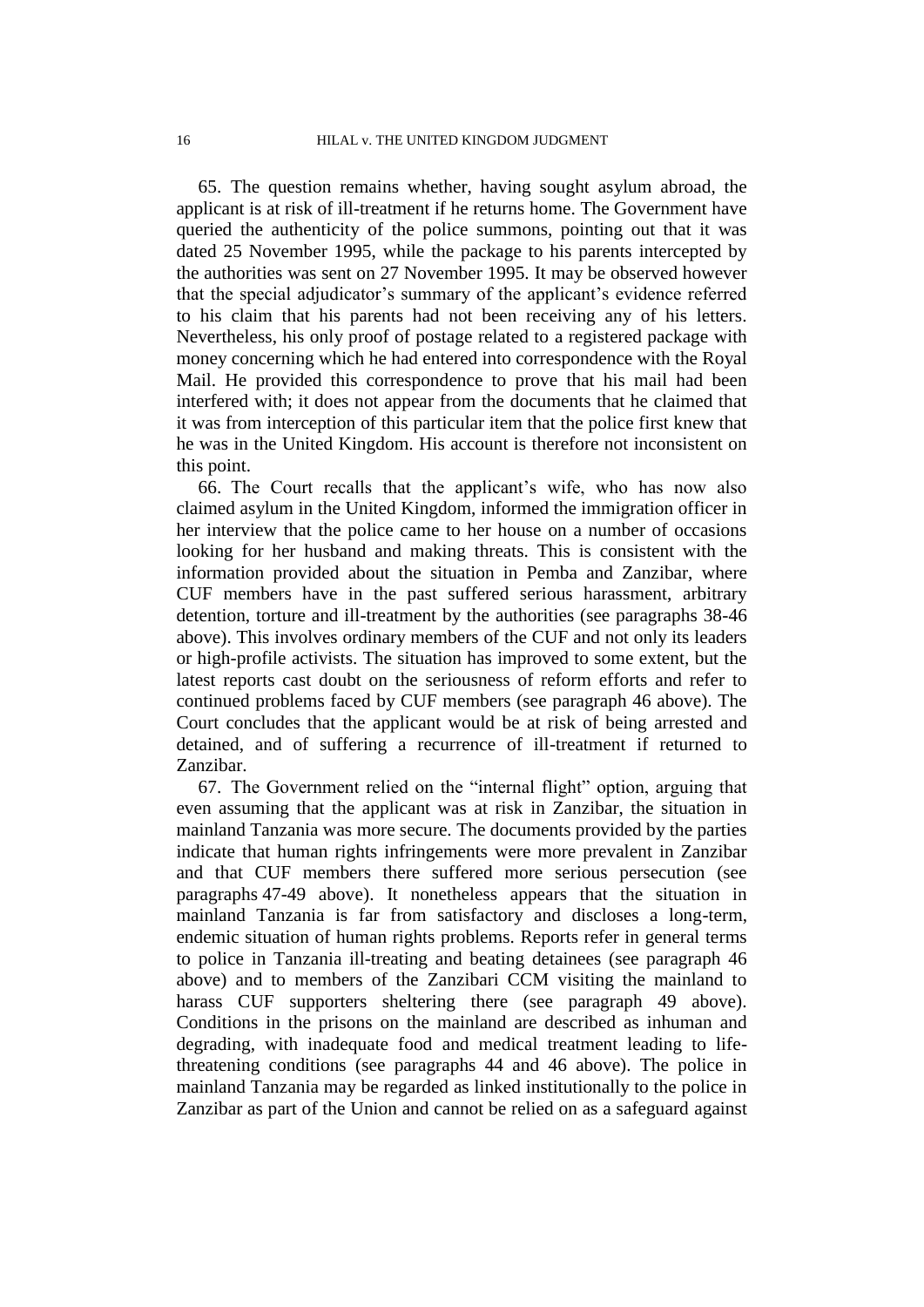arbitrary action (see *Chahal*, cited above, p. 1861, § 104, where the applicant, of Sikh origin, was at particular risk of ill-treatment within the Punjab province but could not be considered as safe elsewhere in India as the police in other areas were also reported to be involved in serious human rights violations). There is also the possibility of extradition between Tanzania and Zanzibar (see the special adjudicator"s decision cited at paragraph 33 and the report cited at paragraph 49 above).

68. The Court is not persuaded, therefore, that the "internal flight" option offers a reliable guarantee against the risk of ill-treatment. It concludes that the applicant"s deportation to Tanzania would breach Article 3 as he would face a serious risk of being subjected to torture or inhuman or degrading treatment there.

69. The applicant"s complaints concerning the remedies available to him in respect of the breach of Article 3 fall, in the circumstances of this case, to be examined under Article 13 of the Convention (see *İlhan v. Turkey* [GC], no. 22277/93, ECHR 2000-VII).

# II. ALLEGED VIOLATIONS OF ARTICLES 6 AND 8 OF THE **CONVENTION**

70. The applicant relied on Article 6 (right to a fair trial) and Article 8 (right to respect for private life), alleging that the expulsion to Tanzania would place him at risk of arbitrary and unfair criminal proceedings if he was arrested, and would threaten his physical and moral integrity.

71. In the light of its conclusion above, the Court finds that no separate issue arises under these provisions.

# III. ALLEGED VIOLATION OF ARTICLE 13 OF THE CONVENTION

72. The applicant complained that he did not have an effective remedy against the proposed expulsion. He relied on Article 13 of the Convention, which provides:

"Everyone whose rights and freedoms as set forth in [the] Convention are violated shall have an effective remedy before a national authority notwithstanding that the violation has been committed by persons acting in an official capacity."

# **A. The parties' submissions**

73. The applicant submitted that he had no effective remedy available to him by which he could challenge the decision of the Secretary of State to deport him to Tanzania. He obtained the supporting documentation for his claims after the hearing before the independent adjudicator. However, the Secretary of State took the view that this material was irrelevant and refused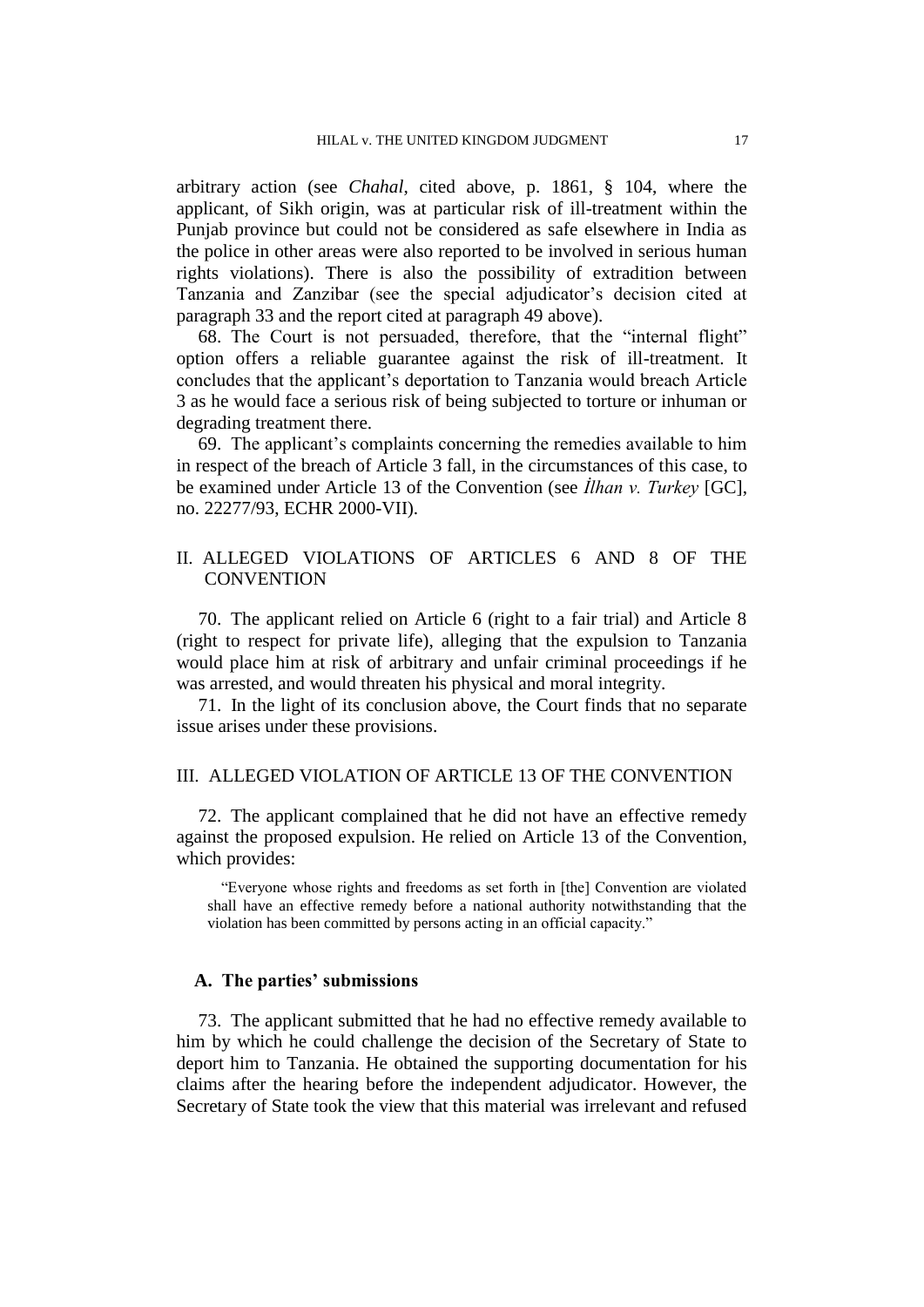to accede to the applicant"s request that the documents be made available to the adjudicator to examine whether it altered his view. The application for judicial review did not, in his view, provide an opportunity to have his claim assessed by an independent judicial body on the basis of all the evidence. The application only challenged the decision not to refer the material back to the adjudicator. Neither the High Court nor the Court of Appeal undertook any form of review of the claim in the light of all the evidence, assessing neither his veracity nor the risks existing if he were returned. The courts' review was limited in its scope to an examination of the rationality of the decision and the question whether the refusal was so unreasonable that no reasonable Secretary of State could have reached it. The test of irrationality was extremely high. He argued, however, that where evidence was prima facie genuine and went to the heart of his claim, he should have had the opportunity to have the risks reviewed in the light of that evidence. This inability to determine the substance of his Convention complaint deprived the procedure of effectiveness for the purposes of Article 13 of the Convention.

74. The Government submitted that judicial review furnished an effective remedy, and referred to previous findings of the Court to that effect in expulsion cases (see, for example, *Vilvarajah and Others*, cited above, pp. 39-40, §§ 123-25; *D. v. the United Kingdom*, judgment of 2 May 1997, *Reports* 1997-III; and *T.I. v. the United Kingdom* (dec.), no. 43844/98, ECHR 2000-III). The domestic case-law demonstrated that the courts considered carefully the evidence before them in such cases. While the domestic court would not form its own independent view of the facts which would then necessarily prevail over whatever view had been formed by the Secretary of State, it was clear that in cases involving extradition and expulsion the domestic court would conduct a thorough examination of the available evidence and, if appropriate, would not be slow in forming, or reluctant to form, the view that the Secretary of State"s decision was unlawful and should be set aside.

# **B. The Court's assessment**

75. The Court reiterates that Article 13 of the Convention guarantees the availability at the national level of a remedy to enforce the substance of the Convention rights and freedoms in whatever form they might happen to be secured in the domestic legal order. The effect of Article 13 is thus to require the provision of a domestic remedy to deal with the substance of an "arguable complaint" under the Convention and to grant appropriate relief, although Contracting States are afforded some discretion as to the manner in which they conform to their Convention obligations under this provision. The scope of the obligation under Article 13 varies depending on the nature of the applicant"s complaint under the Convention. Nevertheless, the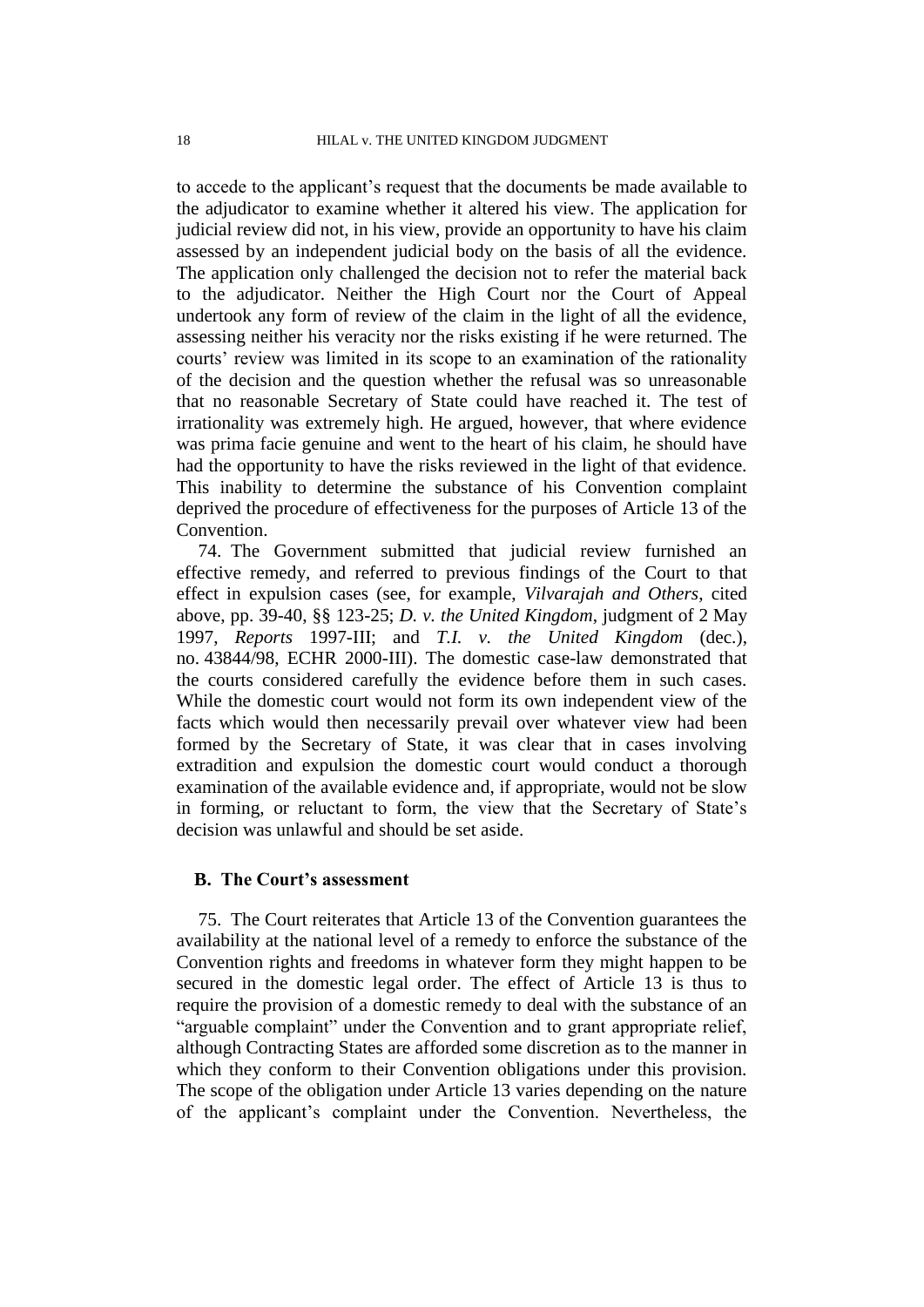remedy required by Article 13 must be "effective" in practice as well as in law. In particular, its exercise must not be unjustifiably hindered by the acts or omissions of the authorities of the respondent State (see the following judgments: *Aksoy v. Turkey*, 18 December 1996, *Reports* 1996-VI, p. 2286, § 95; *Aydın v. Turkey*, 25 September 1997, *Reports* 1997-VI, pp. 1895-96, § 103; and *Kaya v. Turkey*, 19 February 1998, *Reports* 1998-I, pp. 329-30, § 106).

76. On the basis of the evidence adduced in the present case, the Court finds that the applicant"s claim that he risked inhuman or degrading treatment contrary to Article 3 of the Convention if expelled to Tanzania is "arguable" for the purposes of Article 13 (see *Boyle and Rice v. the United Kingdom*, judgment of 27 April 1988, Series A no. 131, p. 23, § 52, and *Kaya*, cited above, p. 330, § 107). The Court has therefore examined whether he had available to him an effective remedy against the threatened expulsion.

77. In *Vilvarajah and Others* (cited above, p. 39, § 123) and *Soering v. the United Kingdom* (judgment of 7 July 1989, Series A no. 161, pp. 47- 48, §§ 121-24), the Court considered judicial review proceedings to be an effective remedy in relation to the complaints raised under Article 3 in the contexts of deportation and extradition. It was satisfied that English courts could effectively control the legality of executive discretion on substantive and procedural grounds and quash decisions as appropriate. It was also accepted that a court effecting judicial review would have power to quash a decision to expel or deport an individual to a country where it was established that there was a serious risk of inhuman or degrading treatment, on the ground that in all the circumstances of the case the decision was one that no reasonable Secretary of State could take. This view was followed more recently in *D. v. the United Kingdom* (cited above, pp. 797-98, §§ 70- 71).

78. While the applicant argued that in judicial review applications, the courts will not reach findings of fact for themselves on disputed issues, the Court is satisfied that the domestic courts give careful scrutiny to claims that an expulsion would expose an applicant to the risk of inhuman or degrading treatment. The Court is not convinced that the fact that this scrutiny takes place against the background of the criteria applied in judicial review of administrative decisions, namely, rationality and perverseness, deprives the procedure of its effectiveness. The substance of the applicant's complaint was examined by the Court of Appeal, and it had the power to afford him the relief he sought. The fact that it did not do so is not a material consideration since the effectiveness of a remedy for the purposes of Article 13 does not depend on the certainty of a favourable outcome for the applicant (see *Vilvarajah and Others*, cited above, p. 39, § 122).

79. The Court concludes, therefore, that the applicant had available to him an effective remedy in relation to his complaints under Article 3 of the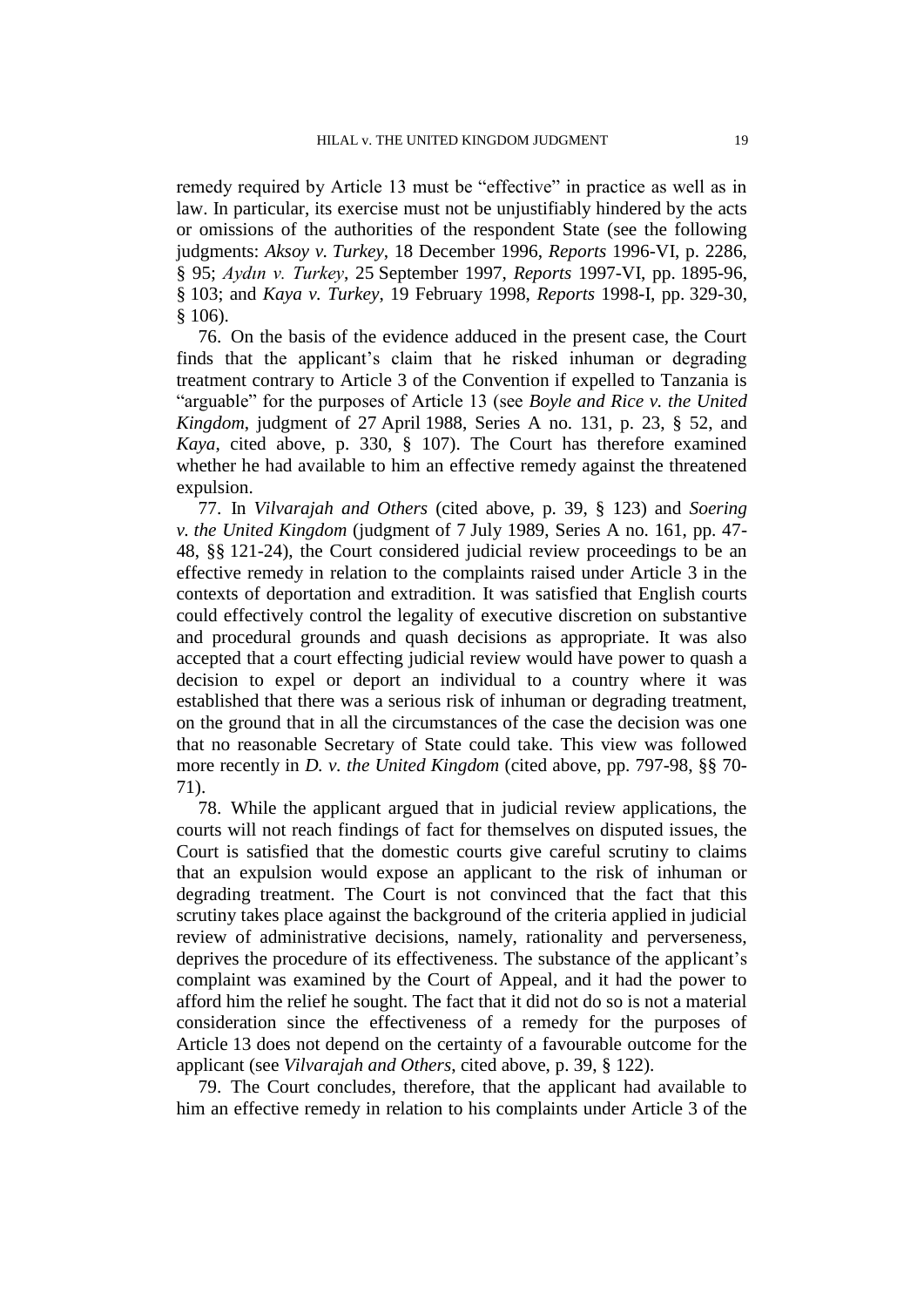Convention concerning the risk of ill-treatment on expulsion to Tanzania. Accordingly, there has been no breach of Article 13.

# IV. APPLICATION OF ARTICLE 41 OF THE CONVENTION

### 80. Article 41 of the Convention provides:

"If the Court finds that there has been a violation of the Convention or the Protocols thereto, and if the internal law of the High Contracting Party concerned allows only partial reparation to be made, the Court shall, if necessary, afford just satisfaction to the injured party."

# **A. Damage**

81. The applicant claimed the sum of 2,000 pounds sterling (GBP) in respect of non-pecuniary damage for the failure to investigate properly the risks on return to Tanzania in violation of Article 3 of the Convention and the failure to provide an effective remedy.

82. The Government submitted that no award of damages was appropriate in the circumstances.

83. The Court recalls that it has found no procedural violations concerning the alleged lack of investigation. As regards its finding of a violation of Article 3 – that the proposed expulsion to Tanzania would place the applicant at risk of ill-treatment contrary to this provision – the Court considers that the finding of a violation constitutes sufficient just satisfaction for any non-pecuniary damage sustained.

# **B. Costs and expenses**

84. The applicant claimed a total of GBP 12,583.87, exclusive of valueadded tax (VAT), for legal costs and expenses. This sum included a sum of GBP 5,000 for counsel's advice, GBP 280 for an expert report and GBP 6,935.63 for solicitors' fees in preparing and submitting the Rule 39 request, the application and two sets of observations.

85. The Government considered that the amounts claimed were excessive, in particular regarding the claim of eighty-seven hours' work for counsel and the hourly rate claimed by the solicitor. They proposed the figure of GBP 7,000 as being appropriate.

86. The Court finds that the sums claimed are reasonable. It awards the amount claimed in full, together with any VAT that may be chargeable, less the 5,100 French francs received by way of legal aid from the Council of Europe.